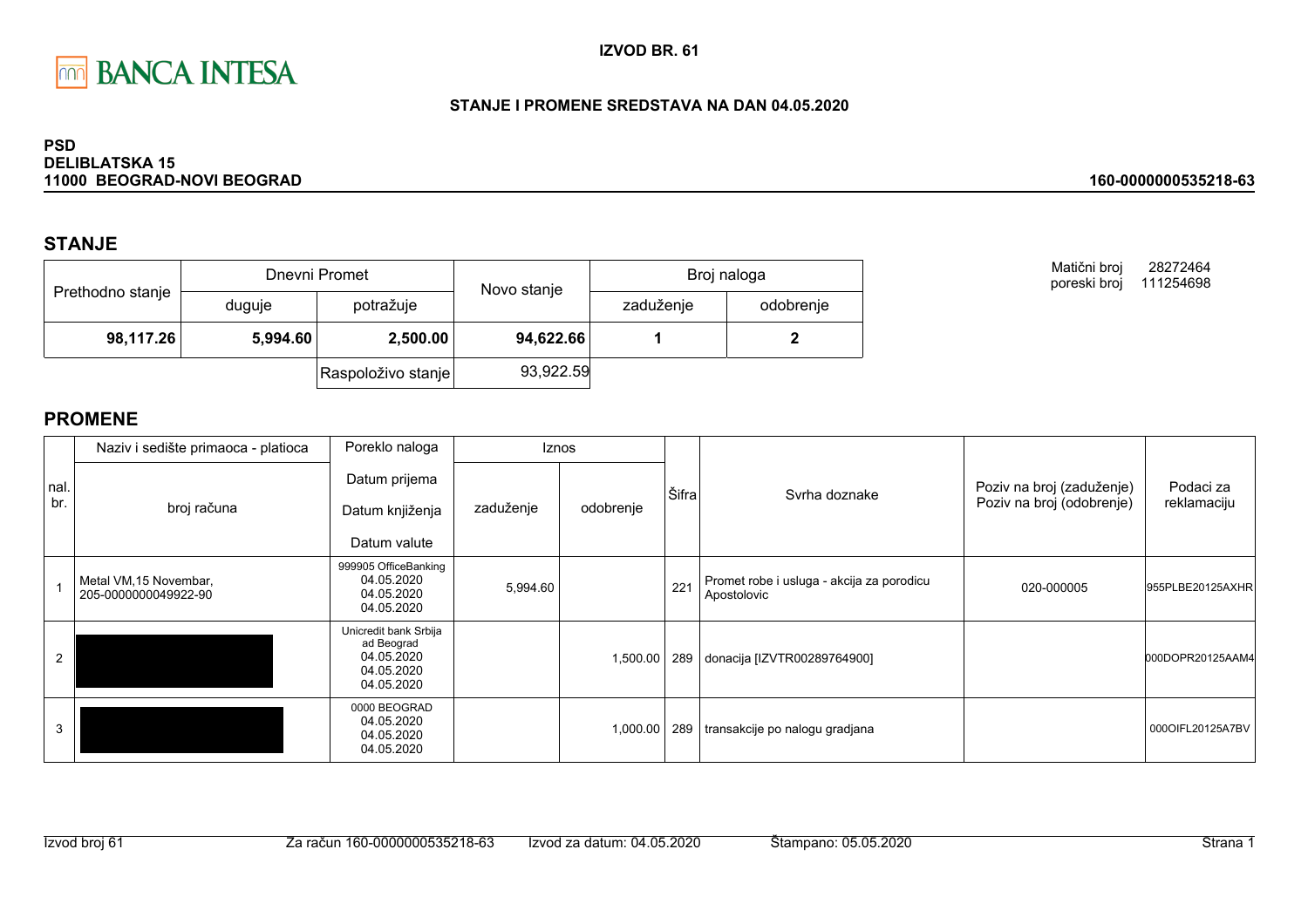| Ukupno za račun 160-0000000535218-63<br>(postoji 3 naloga) | Ukupno dinara | 5.994.60 | 2.500.00 |
|------------------------------------------------------------|---------------|----------|----------|
|------------------------------------------------------------|---------------|----------|----------|

| Nerealizovani nalozi / Rezervisana sredstva              |  |  |  |  |  |  |  |
|----------------------------------------------------------|--|--|--|--|--|--|--|
| Ukupan iznos<br>Opis<br>Broj naloga<br>Napomena          |  |  |  |  |  |  |  |
| 700.07<br><i>S</i> eka izvršenje<br>Rezervisana sredstva |  |  |  |  |  |  |  |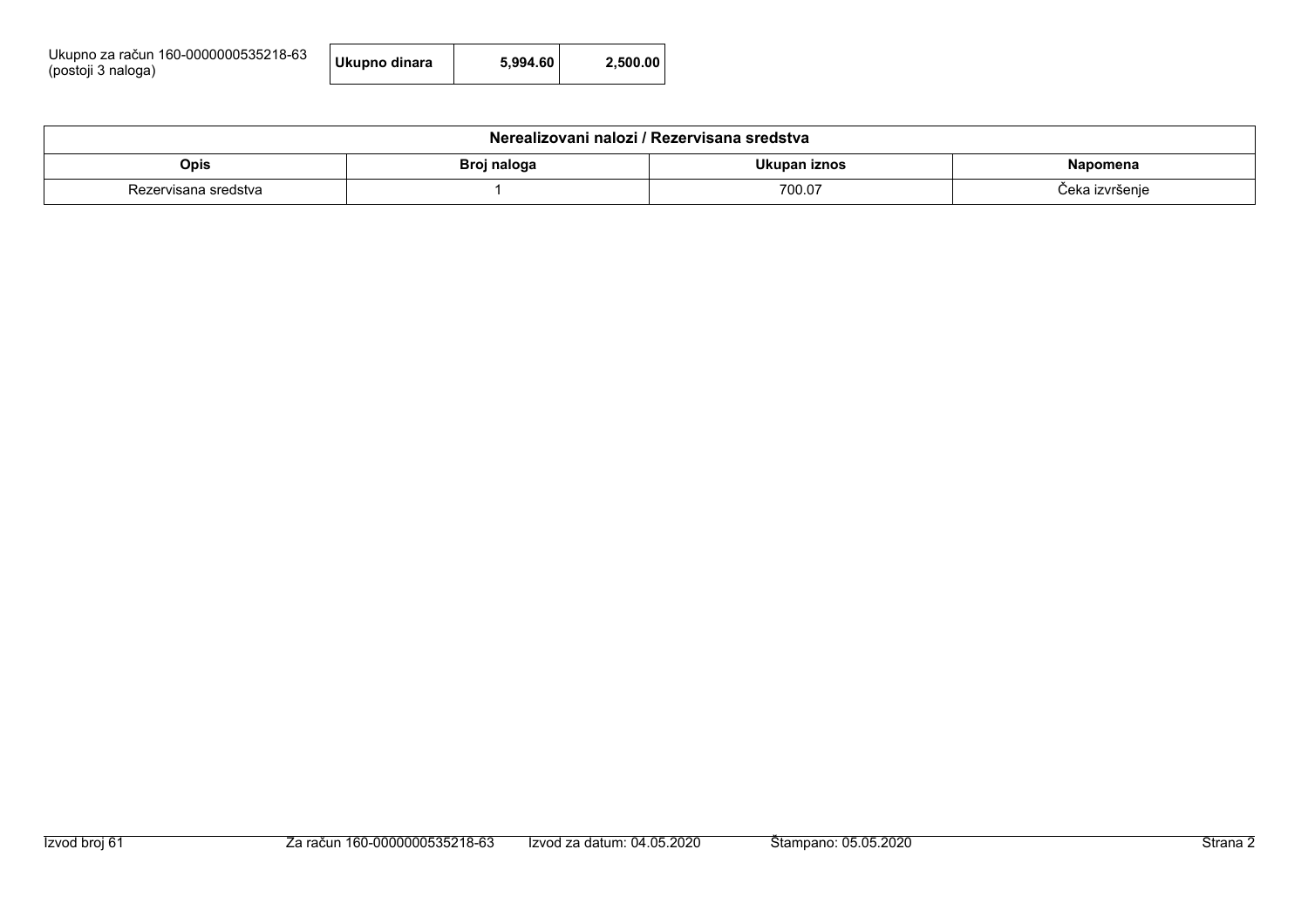

## STANJE I PROMENE SREDSTAVA NA DAN 05.05.2020

### **PSD DELIBLATSKA 15** 11000 BEOGRAD-NOVI BEOGRAD

# **STANJE**

| Prethodno stanje |          | Dnevni Promet      | Novo stanje | Broj naloga |           |  |
|------------------|----------|--------------------|-------------|-------------|-----------|--|
|                  | duguje   | potražuje          |             | zaduženje   | odobrenje |  |
| 94,622.66        | 5,695.48 | 87.44              | 89,014.62   |             |           |  |
|                  |          | Raspoloživo stanje | 89,014.62   |             |           |  |

Matični broj 28272464 poreski broj 111254698

160-0000000535218-63

# **PROMENE**

|             | Naziv i sedište primaoca - platioca                                                | Poreklo naloga                                                                          |           | <b>Iznos</b> |       |                                                                                                 |                                                        |                          |
|-------------|------------------------------------------------------------------------------------|-----------------------------------------------------------------------------------------|-----------|--------------|-------|-------------------------------------------------------------------------------------------------|--------------------------------------------------------|--------------------------|
| nal.<br>br. | broj računa                                                                        | Datum prijema<br>Datum knjiženja                                                        | zaduženje | odobrenje    | Šifra | Syrha doznake                                                                                   | Poziv na broj (zaduženje)<br>Poziv na broj (odobrenje) | Podaci za<br>reklamaciju |
|             |                                                                                    | Datum valute                                                                            |           |              |       |                                                                                                 |                                                        |                          |
|             | DUGME, M. Stojanovica 280,<br>205-0000000013663-33                                 | 999905 OfficeBanking<br>05.05.2020<br>05.05.2020<br>05.05.2020                          | 5,000.00  |              | 221   | Promet robe i usluga - akcija za porodicu<br>Stanculj                                           | 05-00537-1                                             | 955PLBE20126ASW0         |
|             | Banca Intesa AD Beograd, Milentija<br>Popovića 7b, Beograd<br>160-0000000090824-77 | 005108 Novi Beograd,<br>Milentija Popovića 7b<br>05.05.2020<br>05.05.2020<br>05.05.2020 | 695.48    |              | 284   | SRĐAN SAVIĆ, debitna kartica<br>EX9281VEB0097851968, PAYPAL<br>*FACEBOOK FACEB, 35314369001, IE | 1301800553,05-MAY-20<br>108NPAR201255102,0000000       | 108NPAR201255102         |
|             |                                                                                    | 0000 BEOGRAD<br>05.05.2020<br>05.05.2020<br>05.05.2020                                  |           | 80.00        | 288   | Pomoć Srpskoj Deci                                                                              |                                                        | 000OIFL201265816         |

Izvod broj 62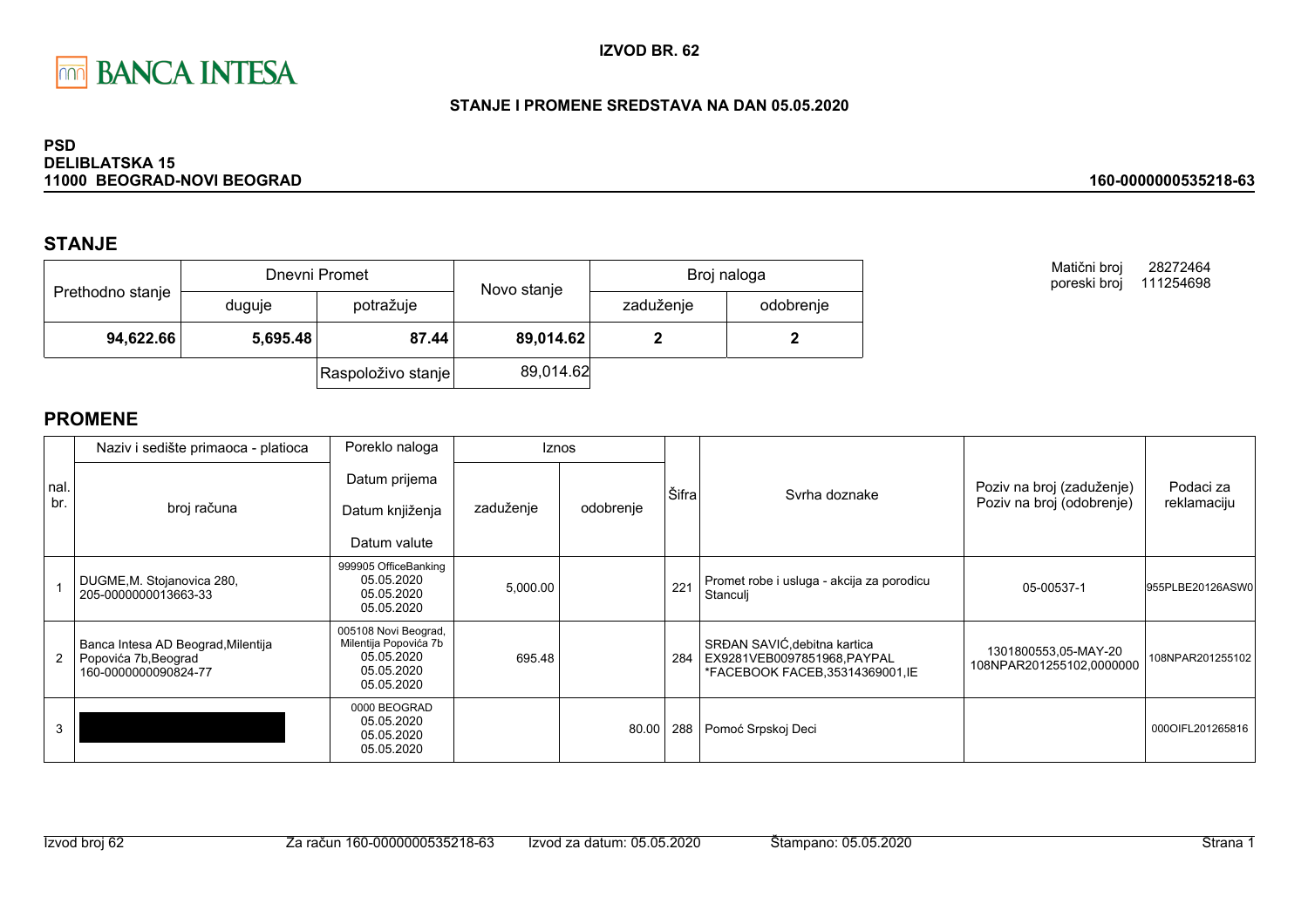|  | 05.05.2020<br>05.05.2020<br>05.05.2020 |  |  |  | 7.44   288   Pomoć Srpskoj Deci |  | 000OIFL201262614 |
|--|----------------------------------------|--|--|--|---------------------------------|--|------------------|
|--|----------------------------------------|--|--|--|---------------------------------|--|------------------|

| Ukupno za račun 160-0000000535218-63<br>(postoji 4 naloga) | Ukupno dinara | 5.695.48 | 87.44 |
|------------------------------------------------------------|---------------|----------|-------|
|------------------------------------------------------------|---------------|----------|-------|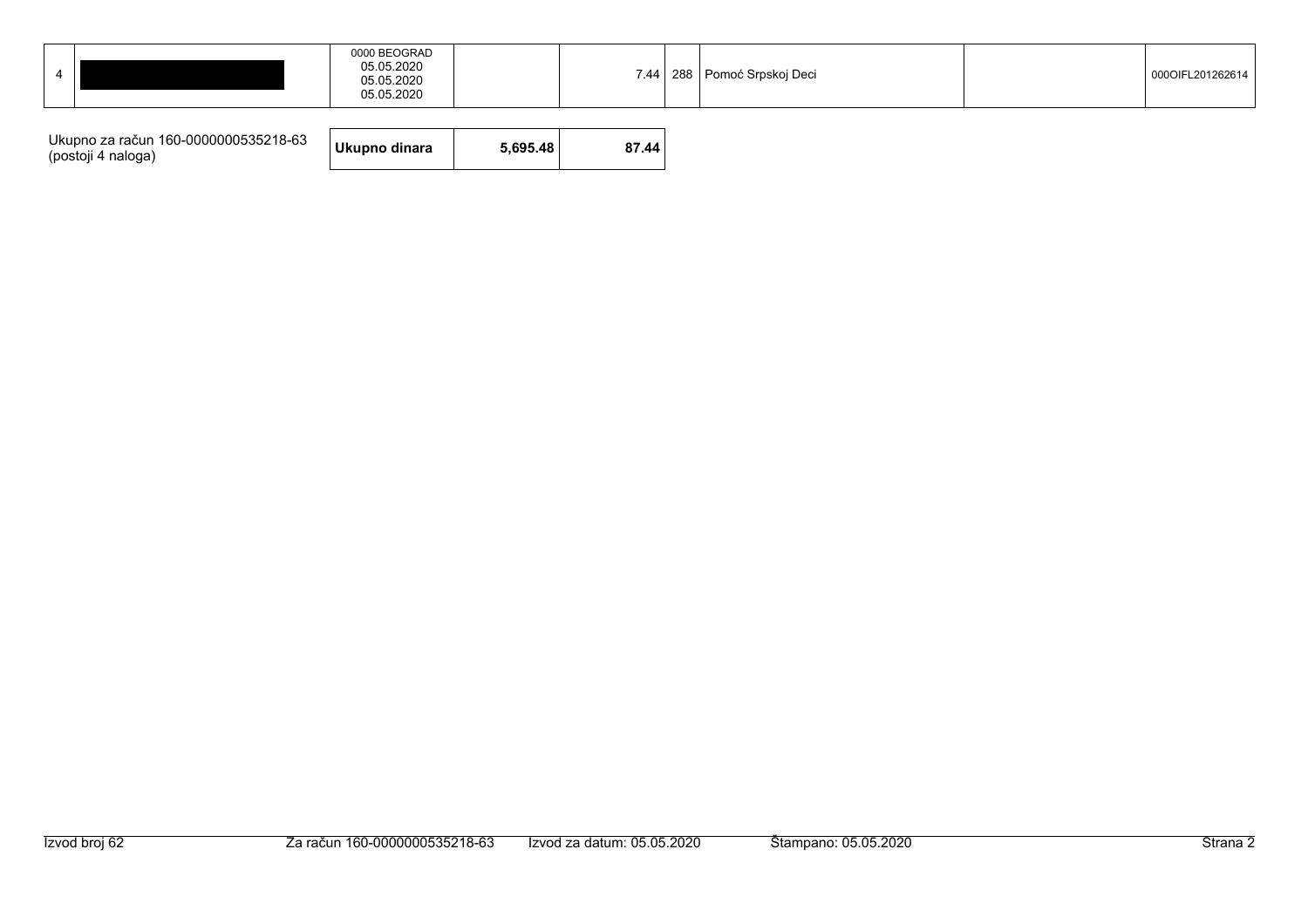

## STANJE I PROMENE SREDSTAVA NA DAN 07.05.2020

### **PSD DELIBLATSKA 15** 11000 BEOGRAD-NOVI BEOGRAD

# **STANJE**

| Prethodno stanje |        | Dnevni Promet      | Novo stanje | Broj naloga |           |  |
|------------------|--------|--------------------|-------------|-------------|-----------|--|
|                  | duguje | potražuje          |             | zaduženje   | odobrenje |  |
| 89,014.62        | 0.00   | 2,000.00           | 91,014.62   |             |           |  |
|                  |        | Raspoloživo stanje | 91,014.62   |             |           |  |

Matični broj 28272464 poreski broj 111254698

160-0000000535218-63

|             | Naziv i sedište primaoca - platioca | Poreklo naloga                                         |           | <b>Iznos</b> |       |                           |                                                        |                          |
|-------------|-------------------------------------|--------------------------------------------------------|-----------|--------------|-------|---------------------------|--------------------------------------------------------|--------------------------|
| nal.<br>br. | broj računa                         | Datum prijema<br>Datum knjiženja<br>Datum valute       | zaduženje | odobrenje    | Šifra | Svrha doznake             | Poziv na broj (zaduženje)<br>Poziv na broj (odobrenje) | Podaci za<br>reklamaciju |
|             |                                     | 0000 BEOGRAD<br>07.05.2020<br>07.05.2020<br>07.05.2020 |           |              |       | 2,000.00   289   Donacija |                                                        | 000OIFL201281386         |

| Ukupno za račun 160-0000000535218-63 | Ukupno dinara | 2.000.00 |
|--------------------------------------|---------------|----------|
| (postoji 1 naloga)                   |               |          |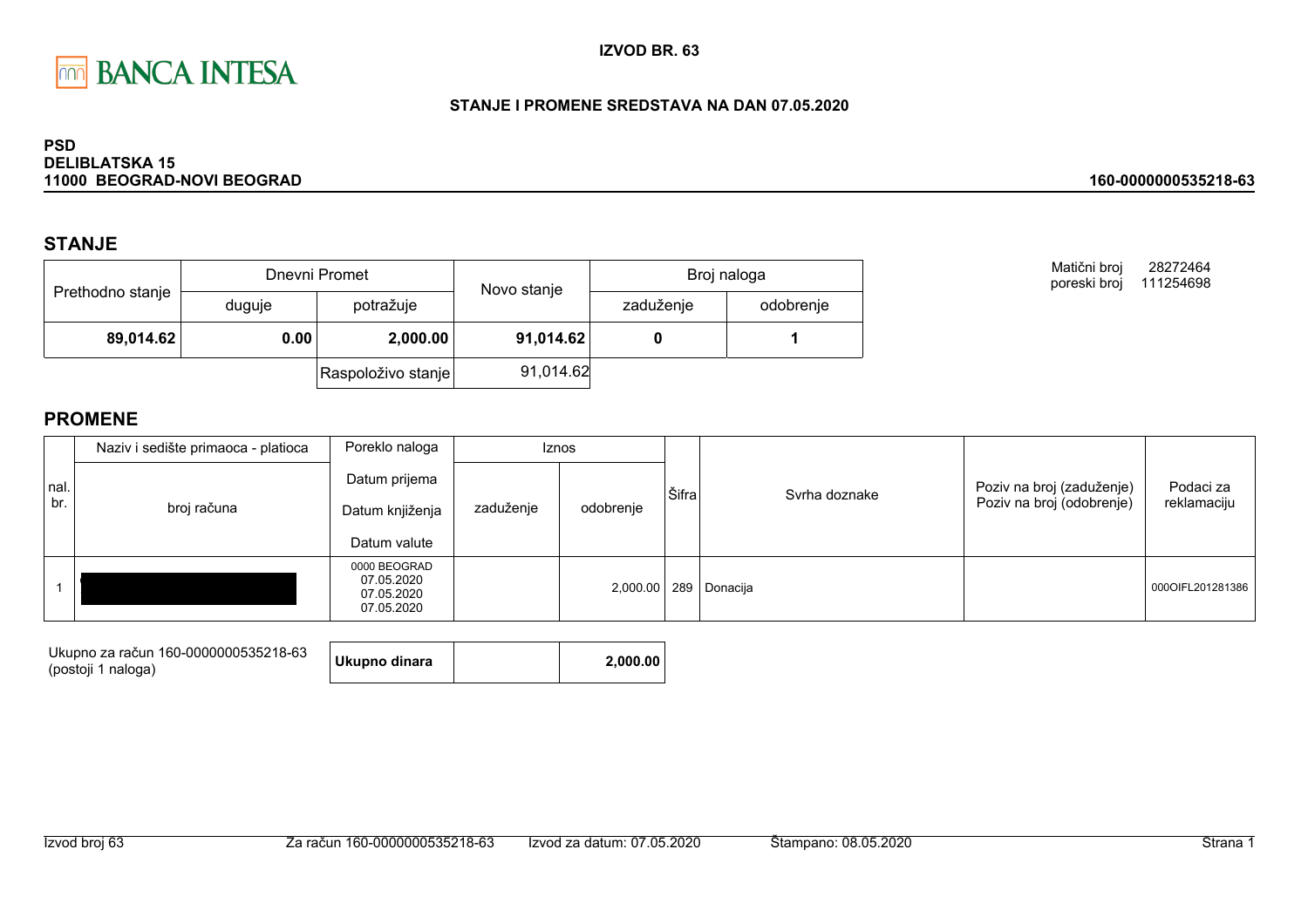

## STANJE I PROMENE SREDSTAVA NA DAN 08.05.2020

### **PSD DELIBLATSKA 15** 11000 BEOGRAD-NOVI BEOGRAD

# **STANJE**

| Prethodno stanje |        | Dnevni Promet      | Novo stanje | Broj naloga |           |  |
|------------------|--------|--------------------|-------------|-------------|-----------|--|
|                  | duguje | potražuje          |             | zaduženje   | odobrenje |  |
| 91,014.62        | 0.00   | 1,000.00           | 92,014.62   |             |           |  |
|                  |        | Raspoloživo stanje | 92,014.62   |             |           |  |

Matični broj 28272464 poreski broj 111254698

160-0000000535218-63

|             | Naziv i sedište primaoca - platioca | Poreklo naloga                                                             |           | Iznos     |       |                                         |                                                        |                          |
|-------------|-------------------------------------|----------------------------------------------------------------------------|-----------|-----------|-------|-----------------------------------------|--------------------------------------------------------|--------------------------|
| nal.<br>br. | broj računa                         | Datum prijema<br>Datum knjiženja<br>Datum valute                           | zaduženje | odobrenje | Šifra | Svrha doznake                           | Poziv na broj (zaduženje)<br>Poziv na broj (odobrenje) | Podaci za<br>reklamaciju |
|             |                                     | Vojvođanska banka ad<br>Novi Sad<br>08.05.2020<br>08.05.2020<br>08.05.2020 |           | 1,000.00  | 189   | POMOĆ SRPSKOJ DECI<br>[822290073748001] | PP-0038085288                                          | 000DOPR20129D07L         |

| Ukupno za račun 160-0000000535218-63<br>(postoji 1 naloga) | Ukupno dinara |  | 1.000.00 |
|------------------------------------------------------------|---------------|--|----------|
|------------------------------------------------------------|---------------|--|----------|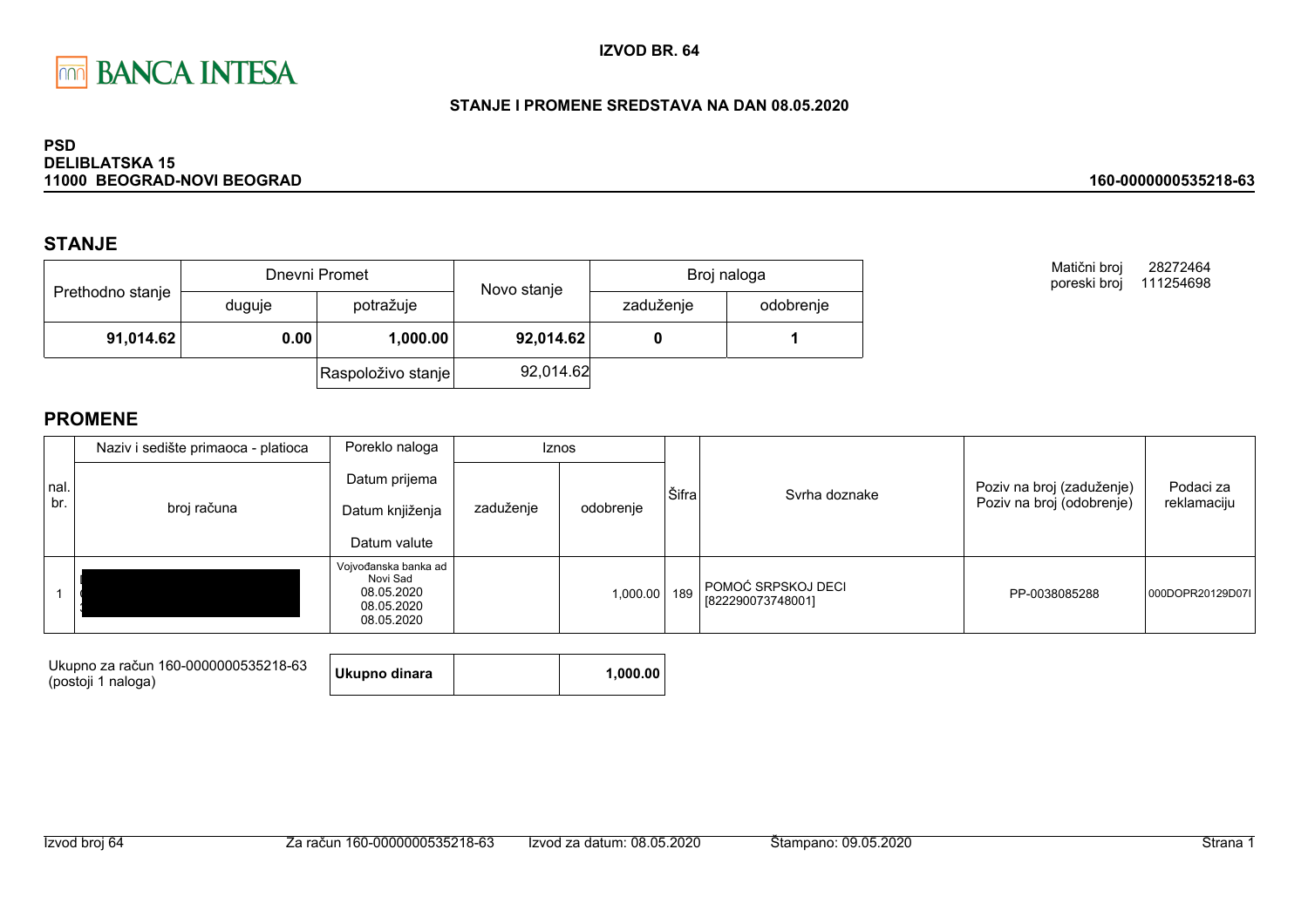

## STANJE I PROMENE SREDSTAVA NA DAN 09.05.2020

### **PSD DELIBLATSKA 15** 11000 BEOGRAD-NOVI BEOGRAD

# **STANJE**

|                  |        | Dnevni Promet      | Novo stanje | Broj naloga |           |  |
|------------------|--------|--------------------|-------------|-------------|-----------|--|
| Prethodno stanje | duguje | potražuje          |             | zaduženje   | odobrenje |  |
| 92,014.62        | 0.00   | 5.71               | 92,020.33   |             |           |  |
|                  |        | Raspoloživo stanje | 92,020.33   |             |           |  |

Matični broj 28272464 poreski broj 111254698

160-0000000535218-63

|             | Naziv i sedište primaoca - platioca | Poreklo naloga                                         | <b>Iznos</b> |           |       |                        |                                                        |                          |
|-------------|-------------------------------------|--------------------------------------------------------|--------------|-----------|-------|------------------------|--------------------------------------------------------|--------------------------|
| nal.<br>br. | broj računa                         | Datum prijema<br>Datum knjiženja<br>Datum valute       | zaduženje    | odobrenje | Šifra | Syrha doznake          | Poziv na broj (zaduženje)<br>Poziv na broj (odobrenje) | Podaci za<br>reklamaciju |
|             |                                     | 0000 BEOGRAD<br>09.05.2020<br>09.05.2020<br>09.05.2020 |              | 5.71      |       | 288 Pomoć Srpskoj Deci |                                                        | 000OIFL201301091         |

| Ukupno za račun 160-0000000535218-63<br>(postoji 1 naloga) | Ukupno dinara |  |
|------------------------------------------------------------|---------------|--|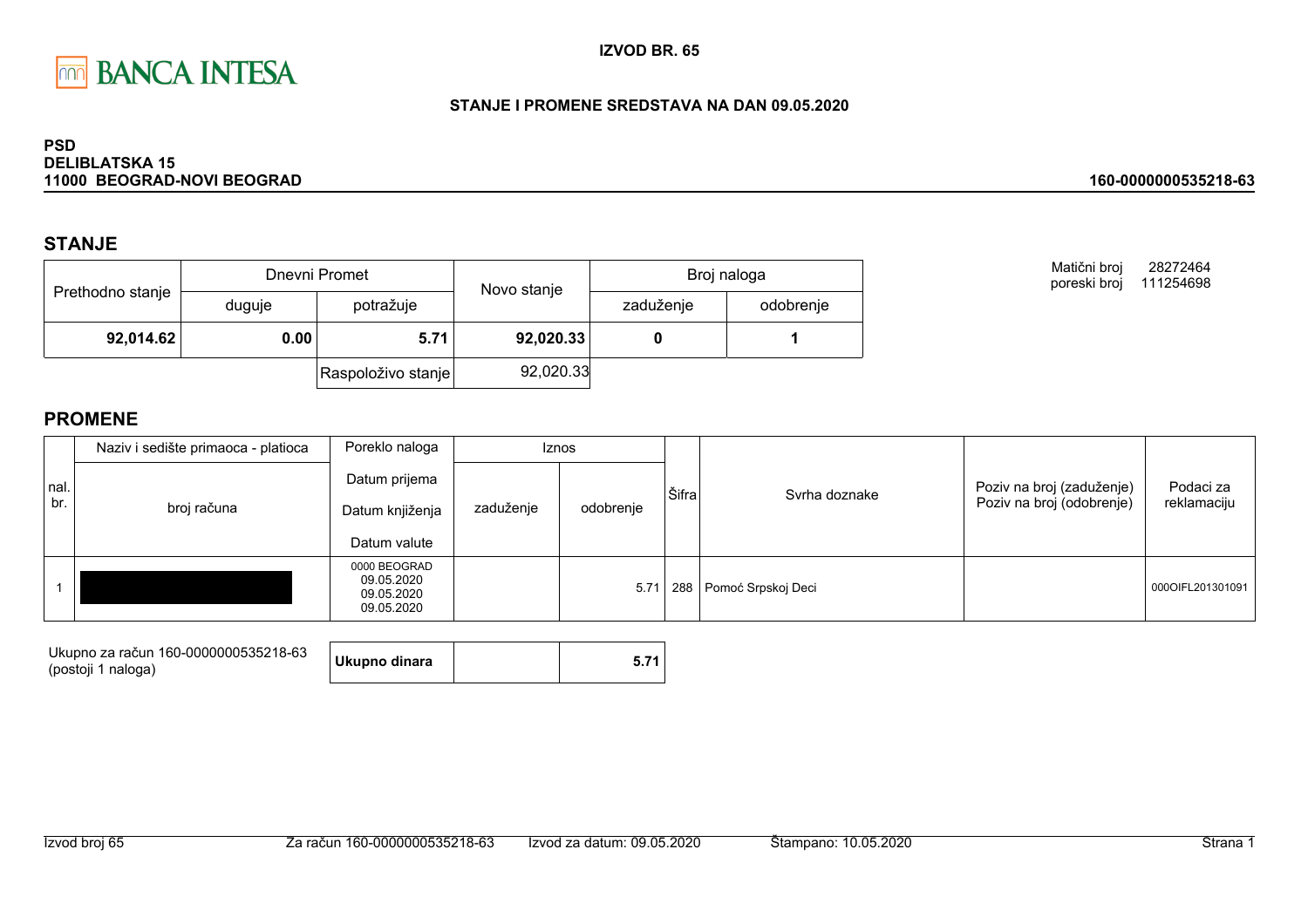

## STANJE I PROMENE SREDSTAVA NA DAN 11.05.2020

### **PSD DELIBLATSKA 15** 11000 BEOGRAD-NOVI BEOGRAD

# **STANJE**

|                  |          | Dnevni Promet      | Novo stanje | Broj naloga |           |  |
|------------------|----------|--------------------|-------------|-------------|-----------|--|
| Prethodno stanje | duguje   | potražuje          |             | zaduženje   | odobrenje |  |
| 92,020.33        | 5,160.15 | 40.00              | 86,900.18   |             |           |  |
|                  |          | Raspoloživo stanje | 86,900.18   |             |           |  |

|                                                | Matični broj | 28272464               |  |
|------------------------------------------------|--------------|------------------------|--|
|                                                |              | poreski broj 111254698 |  |
| Obračun provizije za usluge platnog prometa    |              |                        |  |
| Period                                         |              | 2020.05.01-2020.05.11  |  |
| Ukupna provizija                               |              | 165.00                 |  |
| Bezgotovinski nalozi                           |              | 165.00                 |  |
| Uplate / Isplate                               |              |                        |  |
| Prov. za vođenje rač.                          |              | 0.00                   |  |
| OsloboÄ'eno poreza po Ä?lanu 25. Zakona o PDV. |              |                        |  |

160-0000000535218-63

|             | Naziv i sedište primaoca - platioca                                                | Poreklo naloga                                                                          |           | <b>Iznos</b> |       |                                                                                             |                                                        |                          |
|-------------|------------------------------------------------------------------------------------|-----------------------------------------------------------------------------------------|-----------|--------------|-------|---------------------------------------------------------------------------------------------|--------------------------------------------------------|--------------------------|
| nal.<br>br. | broj računa                                                                        | Datum prijema<br>Datum knjiženja<br>Datum valute                                        | zaduženje | odobrenje    | Šifra | Syrha doznake                                                                               | Poziv na broj (zaduženje)<br>Poziv na broj (odobrenje) | Podaci za<br>reklamaciju |
|             | STR NIKOLA, ul. Palih boraca br.57<br>Kuršumlija,-<br>325-9500600057071-42         | 999905 OfficeBanking<br>11.05.2020<br>11.05.2020<br>11.05.2020                          | 4,995.15  |              | 221   | Promet robe i usluga - akcija za porodicu<br>Ratkovic                                       |                                                        | 955PLBE201300955         |
|             | Banca Intesa AD Beograd, Milentija<br>Popovića 7b, Beograd<br>160-0000000090824-77 | 005108 Novi Beograd,<br>Milentija Popovića 7b<br>11.05.2020<br>11.05.2020<br>11.05.2020 | 165.00    |              | 221   | OBRAČUN TARIFE NA USLUGE PLATNOG<br>PROMETA ZA PERIOD: OD - 01-may-2020<br>DO - 11-may-2020 | 160000000053521863                                     | 108PLTR201320939         |
|             |                                                                                    | 0000 BEOGRAD<br>11.05.2020<br>11.05.2020<br>11.05.2020                                  |           | 40.00        | 288   | Pomoć Srpskoj Deci                                                                          |                                                        | 000OIFL201327691         |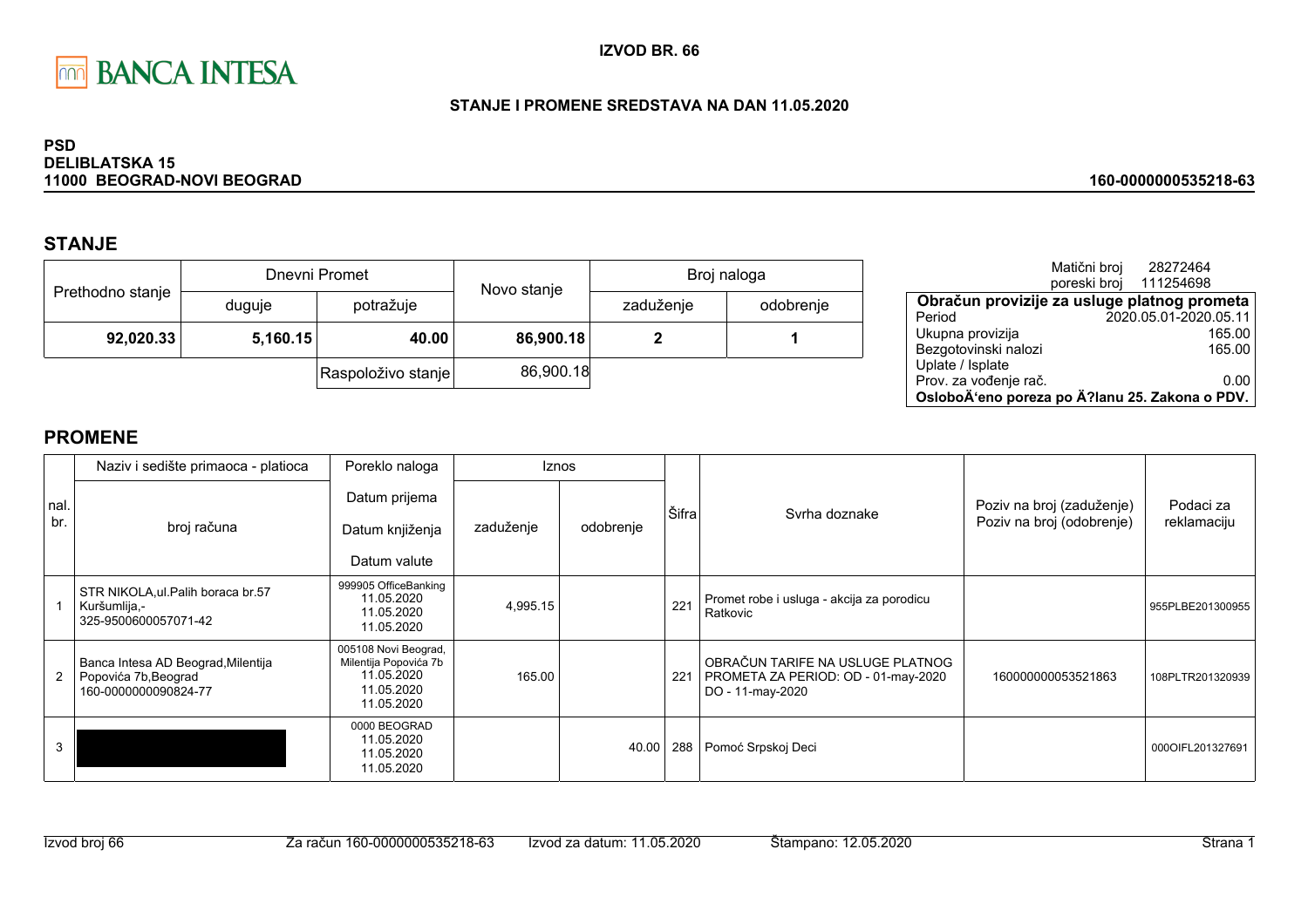| Ukupno za račun 160-0000000535218-63<br>(postoji 3 naloga) | Ukupno dinara | 5.160.15 | 40.00 |
|------------------------------------------------------------|---------------|----------|-------|
|------------------------------------------------------------|---------------|----------|-------|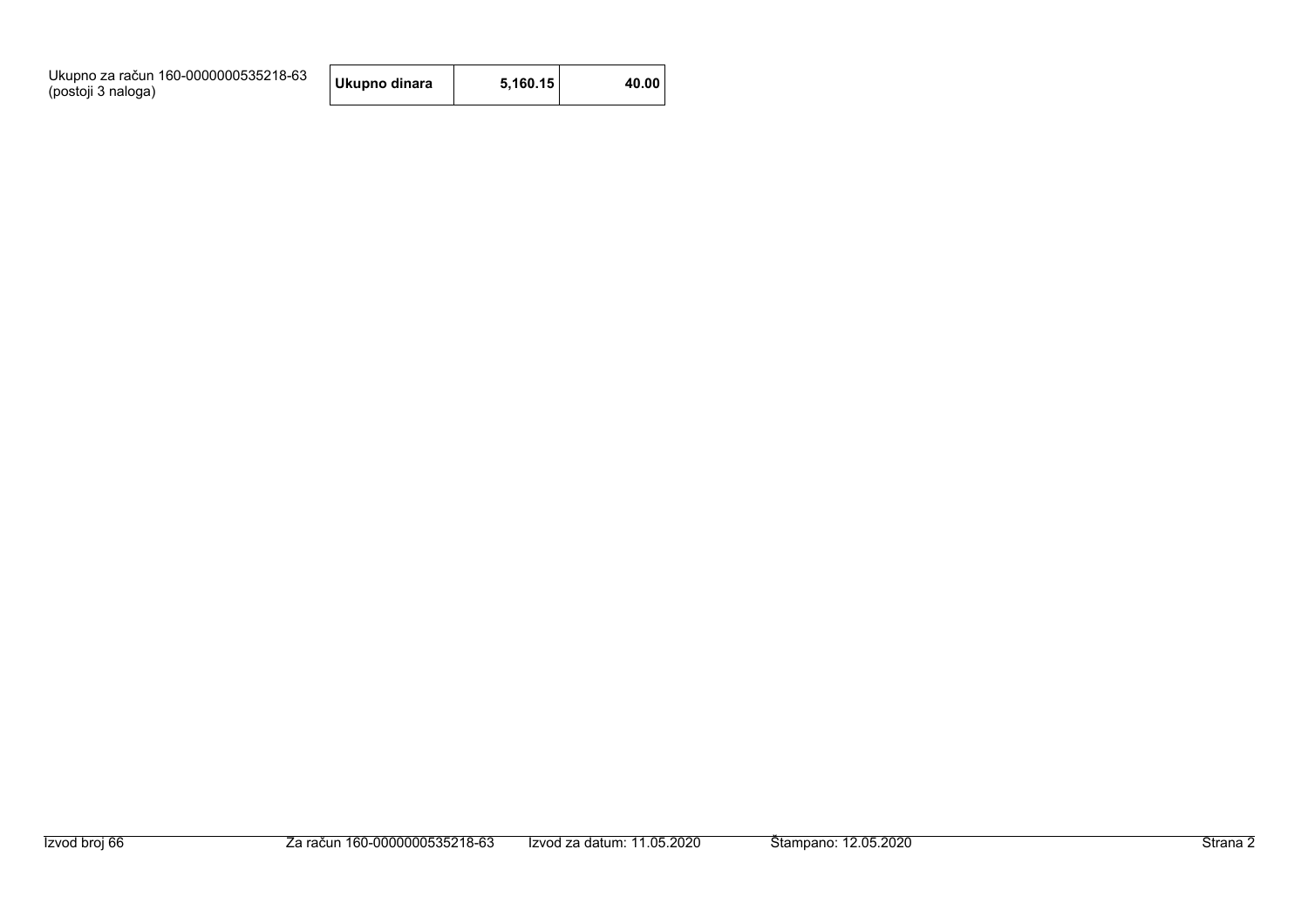

## STANJE I PROMENE SREDSTAVA NA DAN 12.05.2020

### **PSD DELIBLATSKA 15** 11000 BEOGRAD-NOVI BEOGRAD

# **STANJE**

|                  |                                   | Dnevni Promet      | Novo stanje | Broj naloga |           |  |
|------------------|-----------------------------------|--------------------|-------------|-------------|-----------|--|
| Prethodno stanje | duguje                            | potražuje          |             | zaduženje   | odobrenje |  |
|                  | 86,900.18<br>3,059.22<br>4,995.84 |                    | 84,963.56   |             |           |  |
|                  |                                   | Raspoloživo stanje | 84,963.56   |             |           |  |

Matični broj 28272464 poreski broj 111254698

160-0000000535218-63

|             | Naziv i sedište primaoca - platioca                                   | Poreklo naloga                                                                     |           | Iznos     |       |                                                            | Poziv na broj (zaduženje)<br>Poziv na broj (odobrenje) | Podaci za<br>reklamaciju |
|-------------|-----------------------------------------------------------------------|------------------------------------------------------------------------------------|-----------|-----------|-------|------------------------------------------------------------|--------------------------------------------------------|--------------------------|
| nal.<br>br. | broj računa                                                           | Datum prijema<br>Datum knjiženja<br>Datum valute                                   | zaduženje | odobrenje | Šifra | Syrha doznake                                              |                                                        |                          |
|             | DELHAIZE SERBIA d.o.o, Jurija Gagarina<br>14.<br>275-0000220023624-08 | 999905 OfficeBanking<br>12.05.2020<br>12.05.2020<br>12.05.2020                     | 4,995.84  |           | 221   | Promet robe i usluga - donacija za porodicu<br>Andjelkovic | 213-152-55                                             | 955PLBE20133AP4S         |
|             |                                                                       | Banka Poštanska<br>štedionica ad Beograd<br>12.05.2020<br>12.05.2020<br>12.05.2020 |           | 3,000.00  | 189   | UPLATAX [13320997060887]                                   | 23306120520517602601                                   | 000DOPR20133BPPV         |
| 3           |                                                                       | 0000 BEOGRAD<br>12.05.2020<br>12.05.2020<br>12.05.2020                             |           | 59.22     | 288   | Pomoć Srpskoj Deci                                         |                                                        | 0000IFL20133A1T7         |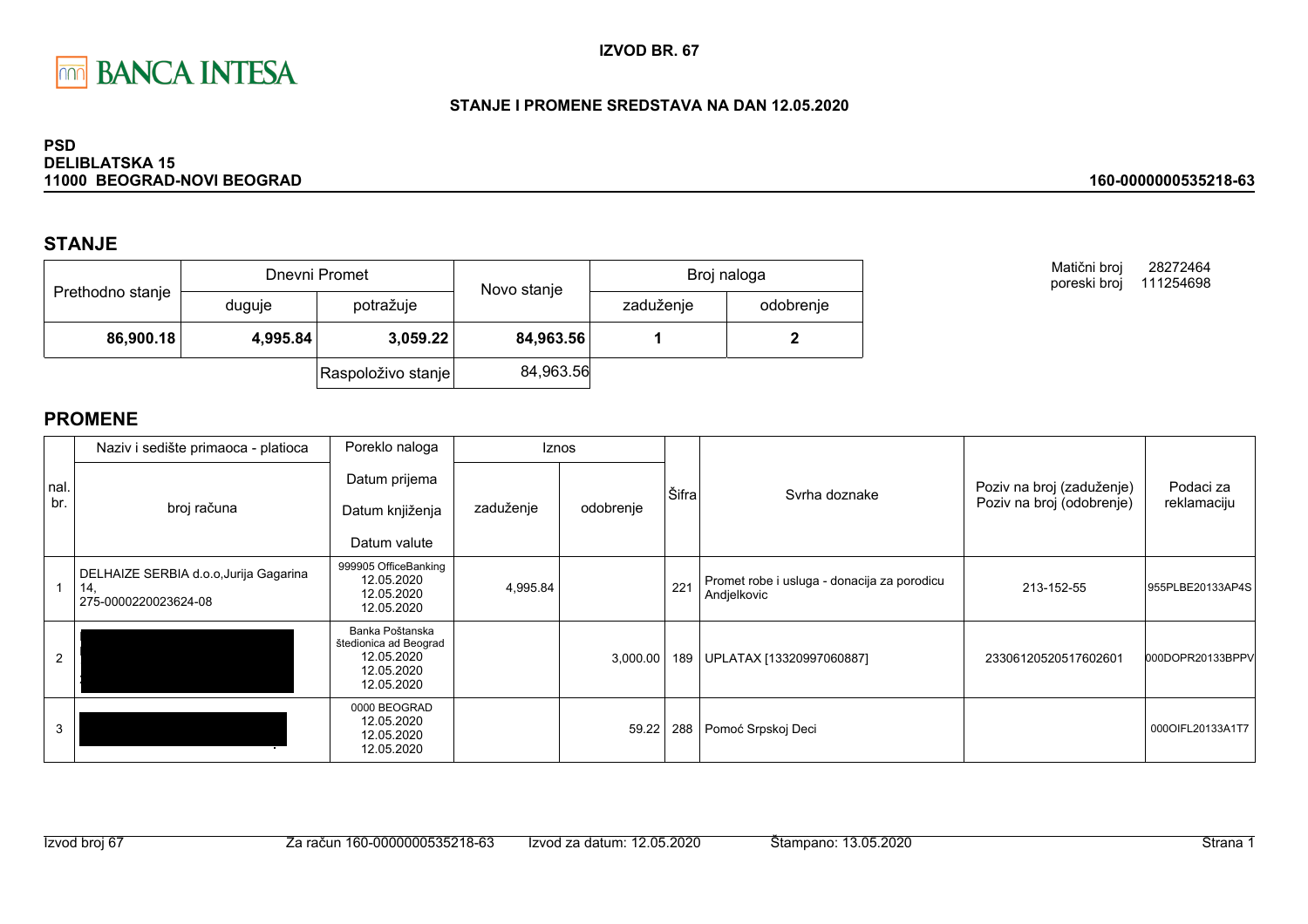| Ukupno za račun 160-0000000535218-63 |  |
|--------------------------------------|--|
| (postoji 3 naloga)                   |  |

| Ukupno dinara | 4,995.84 | 3,059.22 |
|---------------|----------|----------|
|---------------|----------|----------|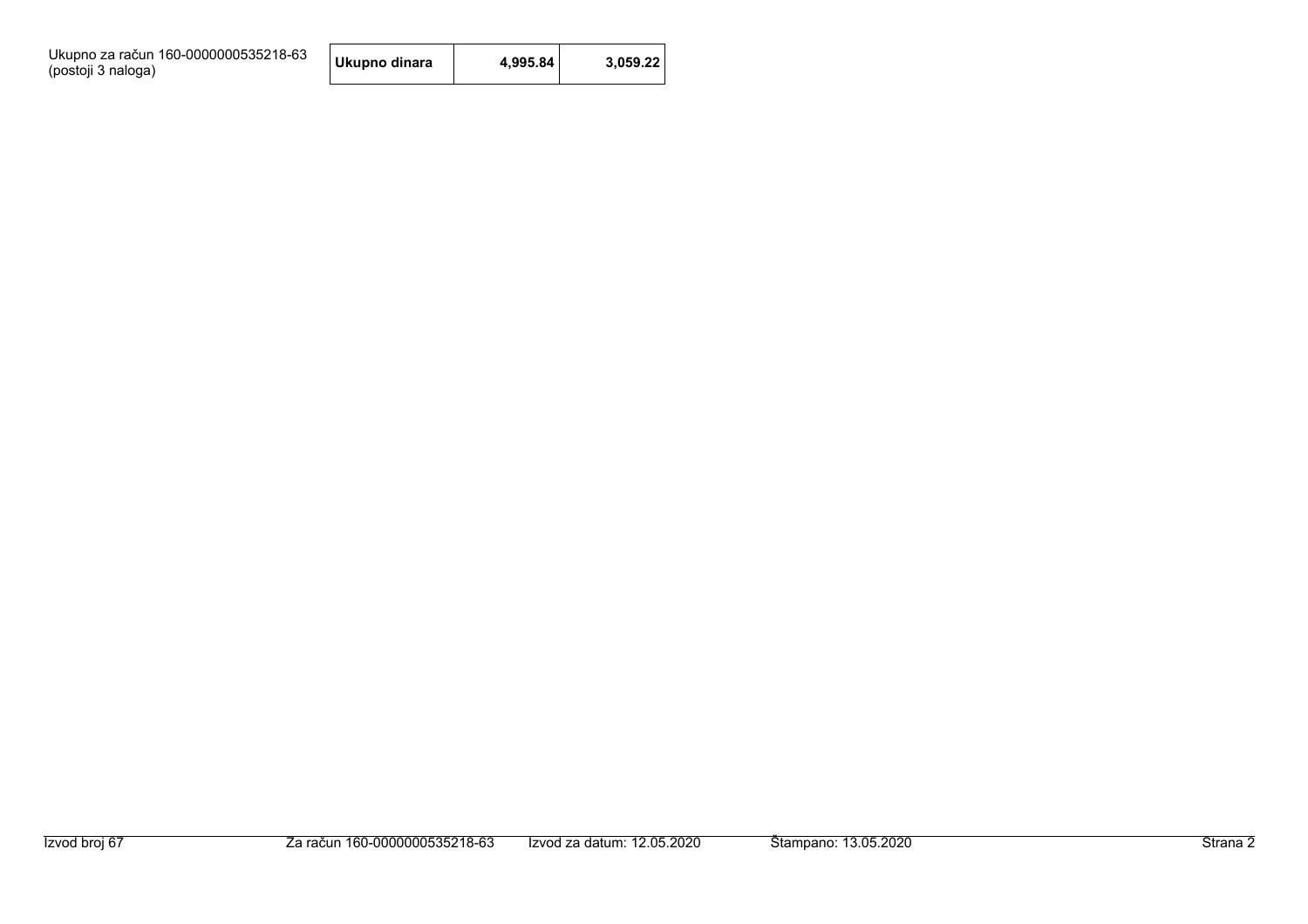

## STANJE I PROMENE SREDSTAVA NA DAN 14.05.2020

### **PSD DELIBLATSKA 15** 11000 BEOGRAD-NOVI BEOGRAD

# **STANJE**

|                  |          | Dnevni Promet      |             | Broj naloga |           |  |
|------------------|----------|--------------------|-------------|-------------|-----------|--|
| Prethodno stanje | duguje   | potražuje          | Novo stanje | zaduženje   | odobrenje |  |
| 84,963.56        | 5,000.00 | 10,065.02          | 90,028.58   |             |           |  |
|                  |          | Raspoloživo stanje | 90,028.58   |             |           |  |

Matični broj 28272464 poreski broj 111254698

160-0000000535218-63

# **PROMENE**

|             | Naziv i sedište primaoca - platioca                | Poreklo naloga                                                                |           | <b>Iznos</b> |       |                                                       |                                                        |                          |
|-------------|----------------------------------------------------|-------------------------------------------------------------------------------|-----------|--------------|-------|-------------------------------------------------------|--------------------------------------------------------|--------------------------|
| nal.<br>br. | broj računa                                        | Datum prijema<br>Datum knjiženja<br>Datum valute                              | zaduženje | odobrenje    | Šifra | Syrha doznake                                         | Poziv na broj (zaduženje)<br>Poziv na broj (odobrenje) | Podaci za<br>reklamaciju |
|             | DUGME, M. Stojanovica 280,<br>205-0000000013663-33 | 999905 OfficeBanking<br>14.05.2020<br>14.05.2020<br>14.05.2020                | 5,000.00  |              | 221   | Promet robe i usluga - akcija za porodicu<br>Stanculj | 05-00582-7                                             | 955PLBE20135AN9M         |
|             |                                                    | Unicredit bank Srbija<br>ad Beograd<br>14.05.2020<br>14.05.2020<br>14.05.2020 |           | 10,000.00    | 288   | donacija [IZVTR00291145572]                           |                                                        | 000DOPR20135A5OA         |
| 3           |                                                    | 0000 BEOGRAD<br>14.05.2020<br>14.05.2020<br>14.05.2020                        |           | 65.02        | 288   | Pomoć Srpskoj Deci                                    |                                                        | 0000IFL20135A0OC         |

Izvod broj 68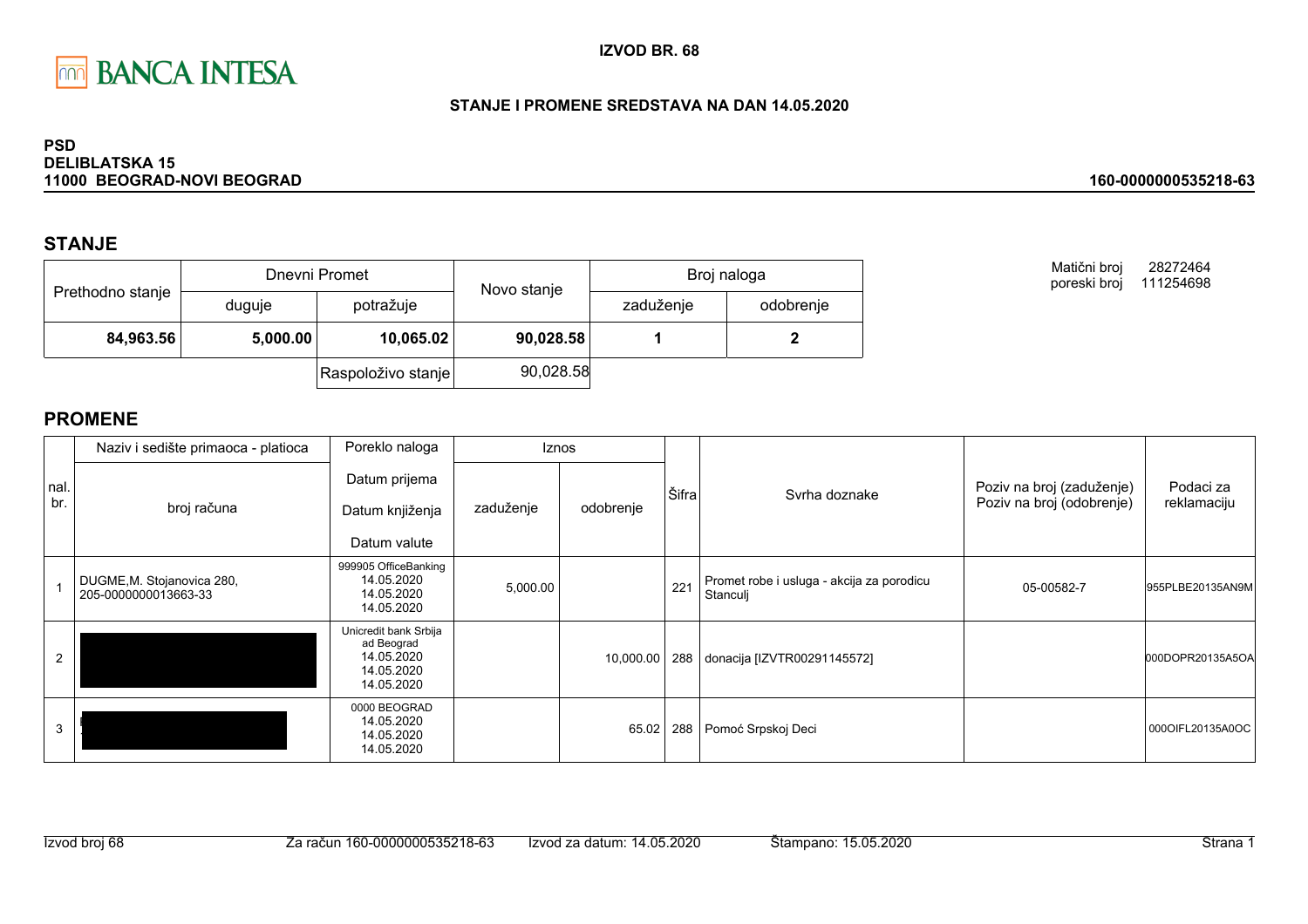Ukupno za račun 160-0000000535218-63<br>(postoji 3 naloga)

| Ukupno dinara | 5,000.00 | 10,065.02 |
|---------------|----------|-----------|
|---------------|----------|-----------|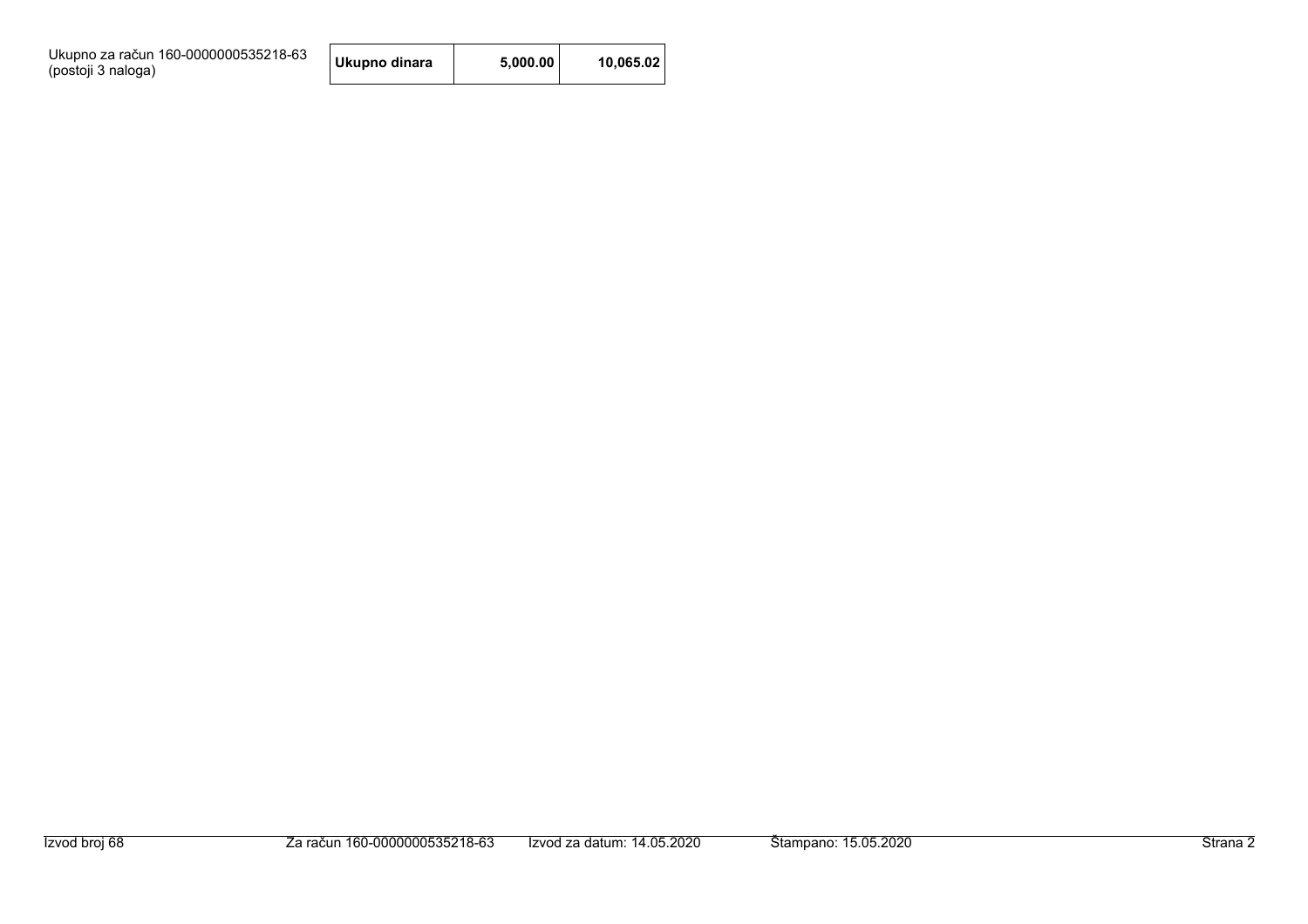

## STANJE I PROMENE SREDSTAVA NA DAN 16.05.2020

### **PSD DELIBLATSKA 15** 11000 BEOGRAD-NOVI BEOGRAD

# **STANJE**

|                  |        | Dnevni Promet      | Novo stanje | Broj naloga |           |
|------------------|--------|--------------------|-------------|-------------|-----------|
| Prethodno stanje | duguje | potražuje          |             | zaduženje   | odobrenje |
| 90,028.58        | 0.00   | 21.03              | 90,049.61   |             |           |
|                  |        | Raspoloživo stanje | 90,049.61   |             |           |

Matični broj 28272464 poreski broj 111254698

160-0000000535218-63

|             | Naziv i sedište primaoca - platioca | Poreklo naloga                                         | <b>Iznos</b> |           |       |                                  |                                                        |                          |
|-------------|-------------------------------------|--------------------------------------------------------|--------------|-----------|-------|----------------------------------|--------------------------------------------------------|--------------------------|
| nal.<br>br. | broj računa                         | Datum prijema<br>Datum knjiženja<br>Datum valute       | zaduženje    | odobrenje | Šifra | Syrha doznake                    | Poziv na broj (zaduženje)<br>Poziv na broj (odobrenje) | Podaci za<br>reklamaciju |
|             |                                     | 0000 BEOGRAD<br>16.05.2020<br>16.05.2020<br>16.05.2020 |              |           |       | 21.03   288   Pomoć Srpskoj Deci |                                                        | 000OIFL201372435         |

| Ukupno za račun 160-0000000535218-63 |               |       |
|--------------------------------------|---------------|-------|
| (postoji 1 naloga)                   | Ukupno dinara | 21.03 |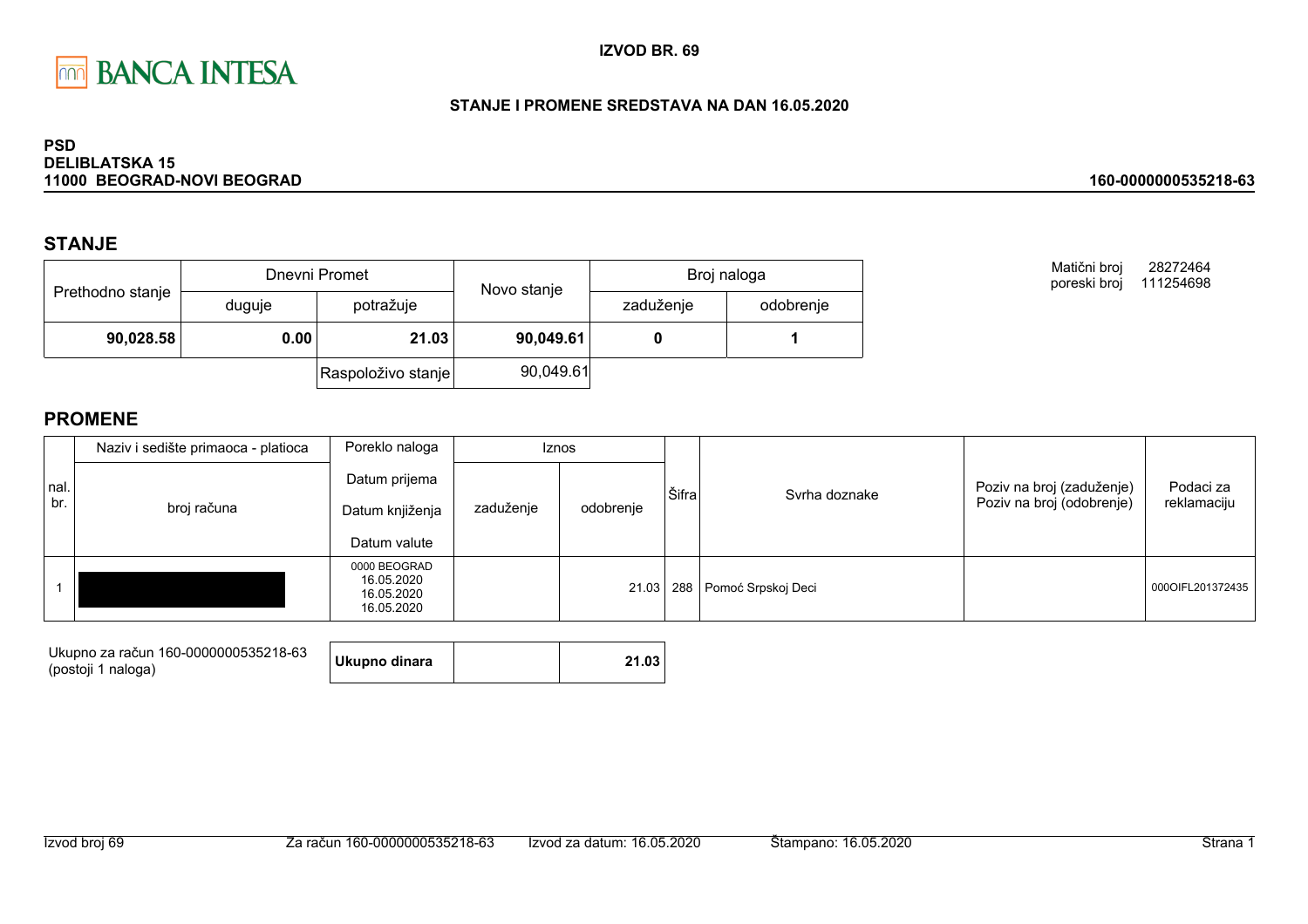

## STANJE I PROMENE SREDSTAVA NA DAN 18.05.2020

### **PSD DELIBLATSKA 15** 11000 BEOGRAD-NOVI BEOGRAD

# **STANJE**

|                  |          | Dnevni Promet      | Novo stanje |           | Broj naloga |
|------------------|----------|--------------------|-------------|-----------|-------------|
| Prethodno stanje | duguje   | potražuje          |             | zaduženje | odobrenje   |
| 90,049.61        | 4,991.22 | 0.00               | 85,058.39   |           |             |
|                  |          | Raspoloživo stanje | 85,058.39   |           |             |

Matični broj 28272464 poreski broj 111254698

160-0000000535218-63

|             | Naziv i sedište primaoca - platioca                    | Poreklo naloga                                                 |           | <b>Iznos</b> |       |                                                      |                                                        |                          |
|-------------|--------------------------------------------------------|----------------------------------------------------------------|-----------|--------------|-------|------------------------------------------------------|--------------------------------------------------------|--------------------------|
| nal.<br>br. | broj računa                                            | Datum prijema<br>Datum knjiženja<br>Datum valute               | zaduženje | odobrenje    | Šifra | Svrha doznake                                        | Poziv na broj (zaduženje)<br>Poziv na broj (odobrenje) | Podaci za<br>reklamaciju |
|             | Prehrana d.o.o.Zeleznicka b.b.<br>205-0000000007364-15 | 999905 OfficeBanking<br>18.05.2020<br>18.05.2020<br>18.05.2020 | 4.991.22  |              | 221   | Promet robe i usluga - akcija za porodicu<br>Popadic | 57-5001                                                | 955PLBE201370401         |

| Ukupno za račun 160-0000000535218-63<br>(postoji 1 naloga) | Ukupno dinara | 4.991.22 |  |
|------------------------------------------------------------|---------------|----------|--|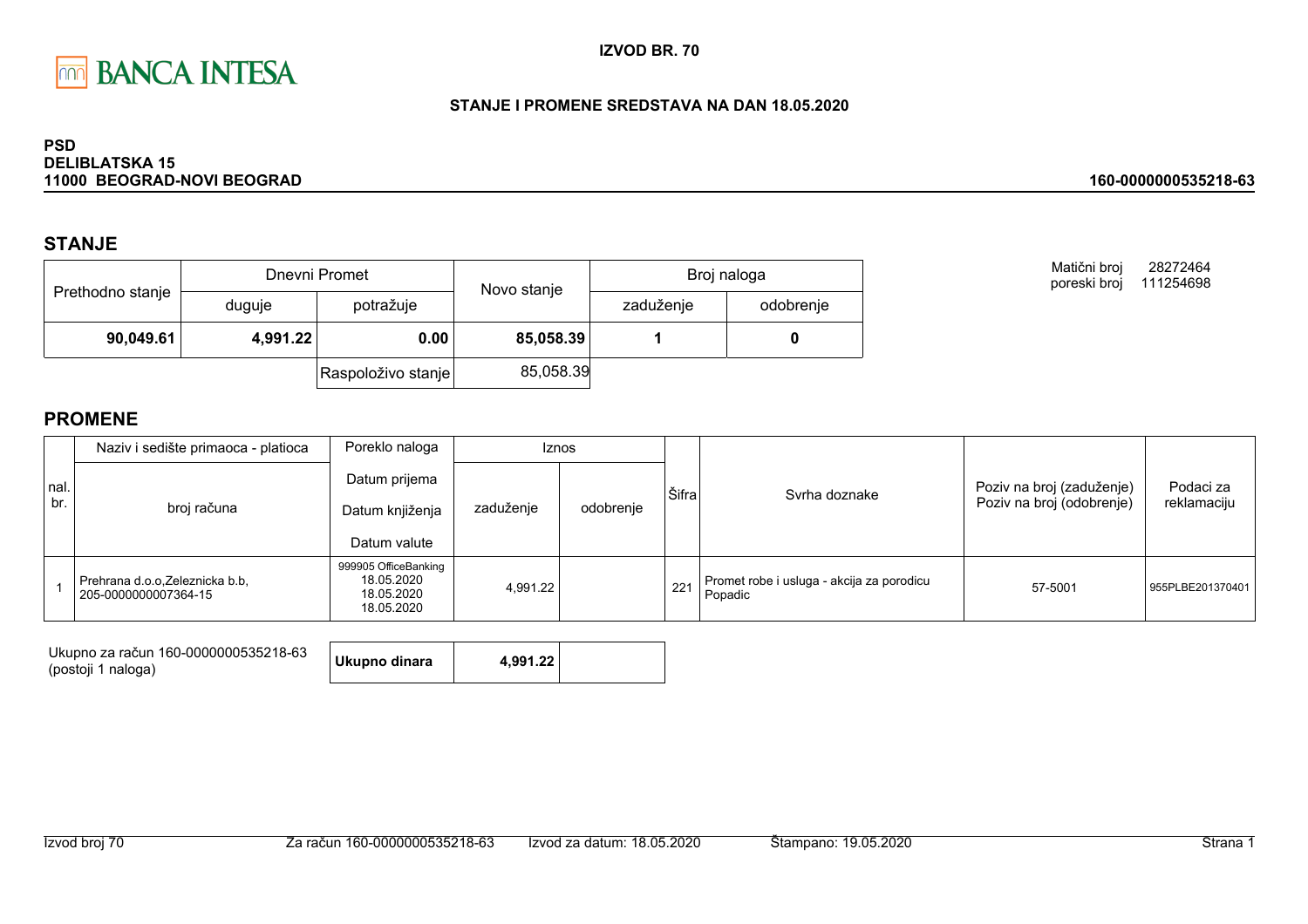

## STANJE I PROMENE SREDSTAVA NA DAN 19.05.2020

### **PSD DELIBLATSKA 15** 11000 BEOGRAD-NOVI BEOGRAD

# **STANJE**

|                  |        | Dnevni Promet      | Novo stanje | Broj naloga |           |
|------------------|--------|--------------------|-------------|-------------|-----------|
| Prethodno stanje | duguje | potražuje          |             | zaduženje   | odobrenje |
| 85,058.39        | 0.00   | 2,046.32           | 87,104.71   |             |           |
|                  |        | Raspoloživo stanje | 87,104.71   |             |           |

Matični broj 28272464 poreski broj 111254698

160-0000000535218-63

|      | Naziv i sedište primaoca - platioca | Poreklo naloga                                         |           | Iznos     |       |                        |                           |                  |
|------|-------------------------------------|--------------------------------------------------------|-----------|-----------|-------|------------------------|---------------------------|------------------|
| nal. |                                     | Datum prijema                                          |           |           | Šifra | Svrha doznake          | Poziv na broj (zaduženje) | Podaci za        |
| br.  | broj računa                         | Datum knjiženja                                        | zaduženje | odobrenje |       |                        | Poziv na broj (odobrenje) | reklamaciju      |
|      |                                     | Datum valute                                           |           |           |       |                        |                           |                  |
|      |                                     | 0000 BEOGRAD<br>19.05.2020<br>19.05.2020<br>19.05.2020 |           | 2,000.00  |       | 288 donacije           |                           | 000OIFL20140A6F0 |
| 2    |                                     | 0000 BEOGRAD<br>19.05.2020<br>19.05.2020<br>19.05.2020 |           | 46.32     |       | 288 Pomoć Srpskoj Deci |                           | 000OIFL20140A382 |

| Ukupno za račun 160-0000000535218-63<br>(postoji 2 naloga) | Ukupno dinara |  | 2.046.32 |
|------------------------------------------------------------|---------------|--|----------|
|------------------------------------------------------------|---------------|--|----------|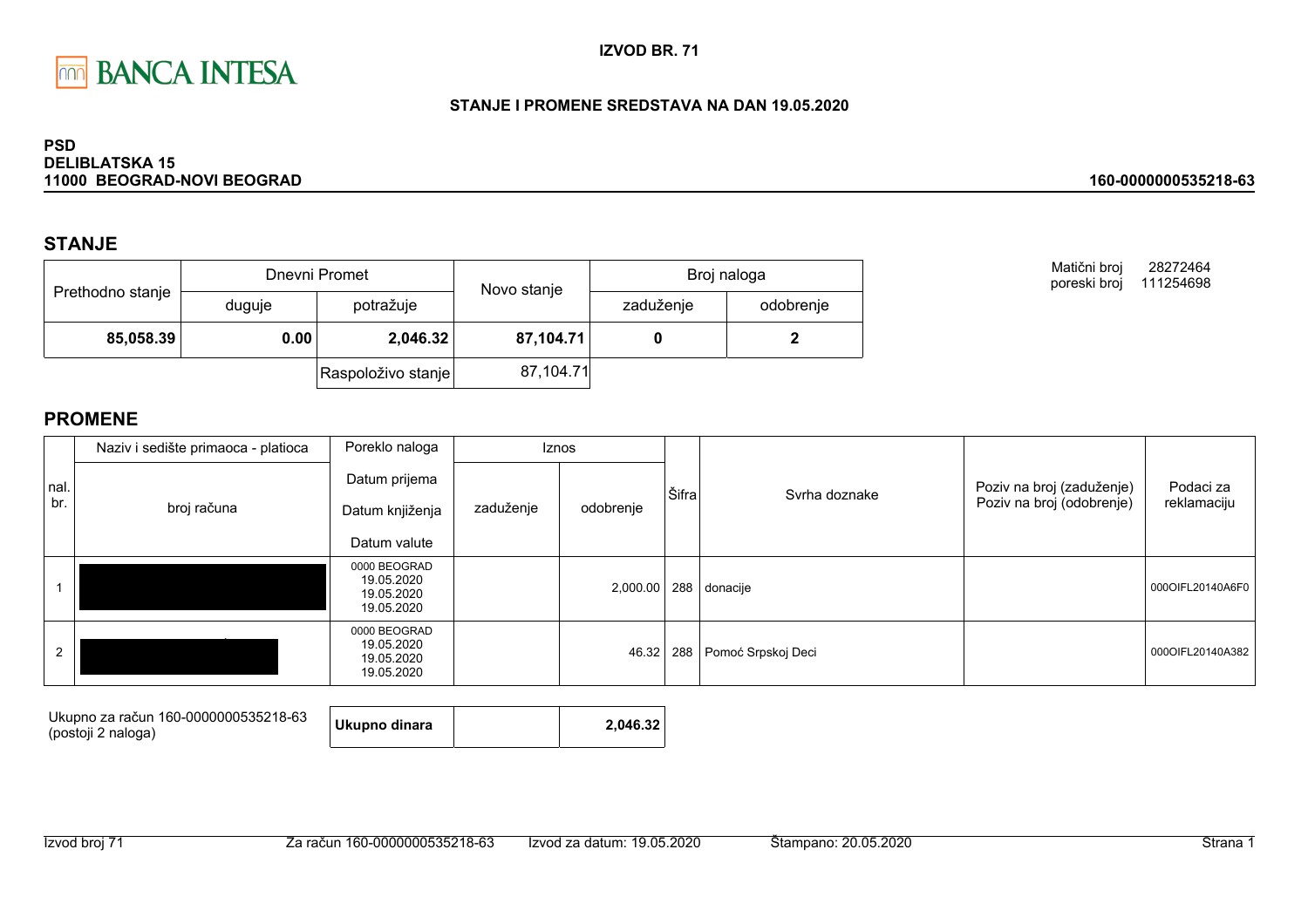

## STANJE I PROMENE SREDSTAVA NA DAN 20.05.2020

### **PSD DELIBLATSKA 15** 11000 BEOGRAD-NOVI BEOGRAD

# **STANJE**

| Prethodno stanje |                     | Dnevni Promet      | Novo stanje | Broj naloga |           |  |
|------------------|---------------------|--------------------|-------------|-------------|-----------|--|
|                  | duguje              | potražuje          |             | zaduženje   | odobrenje |  |
|                  | 87,104.71<br>165.00 |                    | 86,939.71   |             |           |  |
|                  |                     | Raspoloživo stanje | 86,939.71   |             |           |  |

|                                                | Matični broj | 28272464               |        |
|------------------------------------------------|--------------|------------------------|--------|
|                                                |              | poreski broj 111254698 |        |
| Obračun provizije za usluge platnog prometa    |              |                        |        |
| Period                                         |              | 2020.05.12-2020.05.20  |        |
| Ukupna provizija                               |              |                        | 165.00 |
| Bezgotovinski nalozi                           |              |                        | 165.00 |
| Uplate / Isplate                               |              |                        |        |
| Prov. za vođenje rač.                          |              |                        | 0.00   |
| OsloboÄ'eno poreza po Ä?lanu 25. Zakona o PDV. |              |                        |        |

160-0000000535218-63

# **PROMENE**

|             | Naziv i sedište primaoca - platioca                                                | Poreklo naloga<br><b>Iznos</b>                                                          |           |           |       |                                                                                             |                                                        |                          |  |
|-------------|------------------------------------------------------------------------------------|-----------------------------------------------------------------------------------------|-----------|-----------|-------|---------------------------------------------------------------------------------------------|--------------------------------------------------------|--------------------------|--|
| nal.<br>br. | broj računa                                                                        | Datum prijema<br>Datum knjiženja<br>Datum valute                                        | zaduženje | odobrenje | Šifra | Syrha doznake                                                                               | Poziv na broj (zaduženje)<br>Poziv na broj (odobrenje) | Podaci za<br>reklamaciju |  |
|             | Banca Intesa AD Beograd, Milentija<br>Popovića 7b, Beograd<br>160-0000000090824-77 | 005108 Novi Beograd,<br>Milentija Popovića 7b<br>20.05.2020<br>20.05.2020<br>20.05.2020 | 165.00    |           | 221   | OBRAČUN TARIFE NA USLUGE PLATNOG<br>PROMETA ZA PERIOD: OD - 12-may-2020<br>DO - 20-may-2020 | 160000000053521863                                     | 108PLTR201411066         |  |

Ukupno za račun 160-0000000535218-63 (postoji 1 naloga)

**Ukupno dinara** 165.00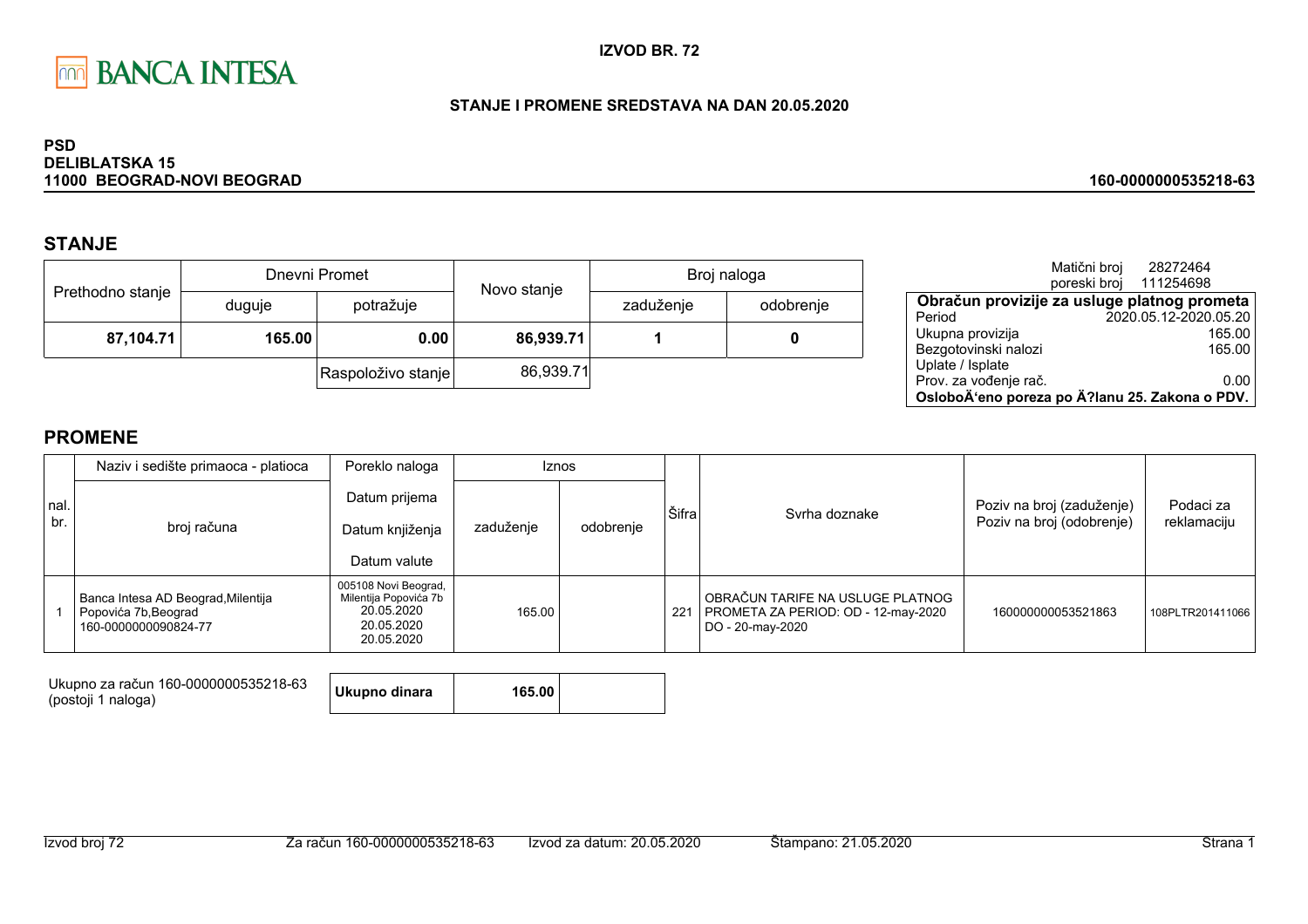

## STANJE I PROMENE SREDSTAVA NA DAN 25.05.2020

### **PSD DELIBLATSKA 15** 11000 BEOGRAD-NOVI BEOGRAD

# **STANJE**

|                  |        | Dnevni Promet      | Novo stanje | Broj naloga |           |  |
|------------------|--------|--------------------|-------------|-------------|-----------|--|
| Prethodno stanje | duguje | potražuje          |             | zaduženje   | odobrenje |  |
| 86,939.71        | 0.00   | 76.42              | 87,016.13   |             |           |  |
|                  |        | Raspoloživo stanje | 87,016.13   |             |           |  |

Matični broj 28272464 poreski broj 111254698

160-0000000535218-63

|      | Naziv i sedište primaoca - platioca | Poreklo naloga                                         |           | <b>Iznos</b> |       |                                  |                           |                  |
|------|-------------------------------------|--------------------------------------------------------|-----------|--------------|-------|----------------------------------|---------------------------|------------------|
| nal. |                                     | Datum prijema                                          |           |              | Šifra | Syrha doznake                    | Poziv na broj (zaduženje) | Podaci za        |
| br.  | broj računa                         | Datum knjiženja                                        | zaduženje | odobrenje    |       |                                  | Poziv na broj (odobrenje) | reklamaciju      |
|      |                                     | Datum valute                                           |           |              |       |                                  |                           |                  |
|      |                                     | 0000 BEOGRAD<br>25.05.2020<br>24.05.2020<br>24.05.2020 |           | 55.42        |       | 288   Pomoć Srpskoj Deci         |                           | 000OIFL201465732 |
| 2    |                                     | 0000 BEOGRAD<br>25.05.2020<br>24.05.2020<br>24.05.2020 |           |              |       | 21.00   288   Pomoć Srpskoj Deci |                           | 000OIFL201465703 |

| Ukupno za račun 160-0000000535218-63<br>(postoji 2 naloga) | Ukupno dinara |  | 76.42 |  |
|------------------------------------------------------------|---------------|--|-------|--|
|------------------------------------------------------------|---------------|--|-------|--|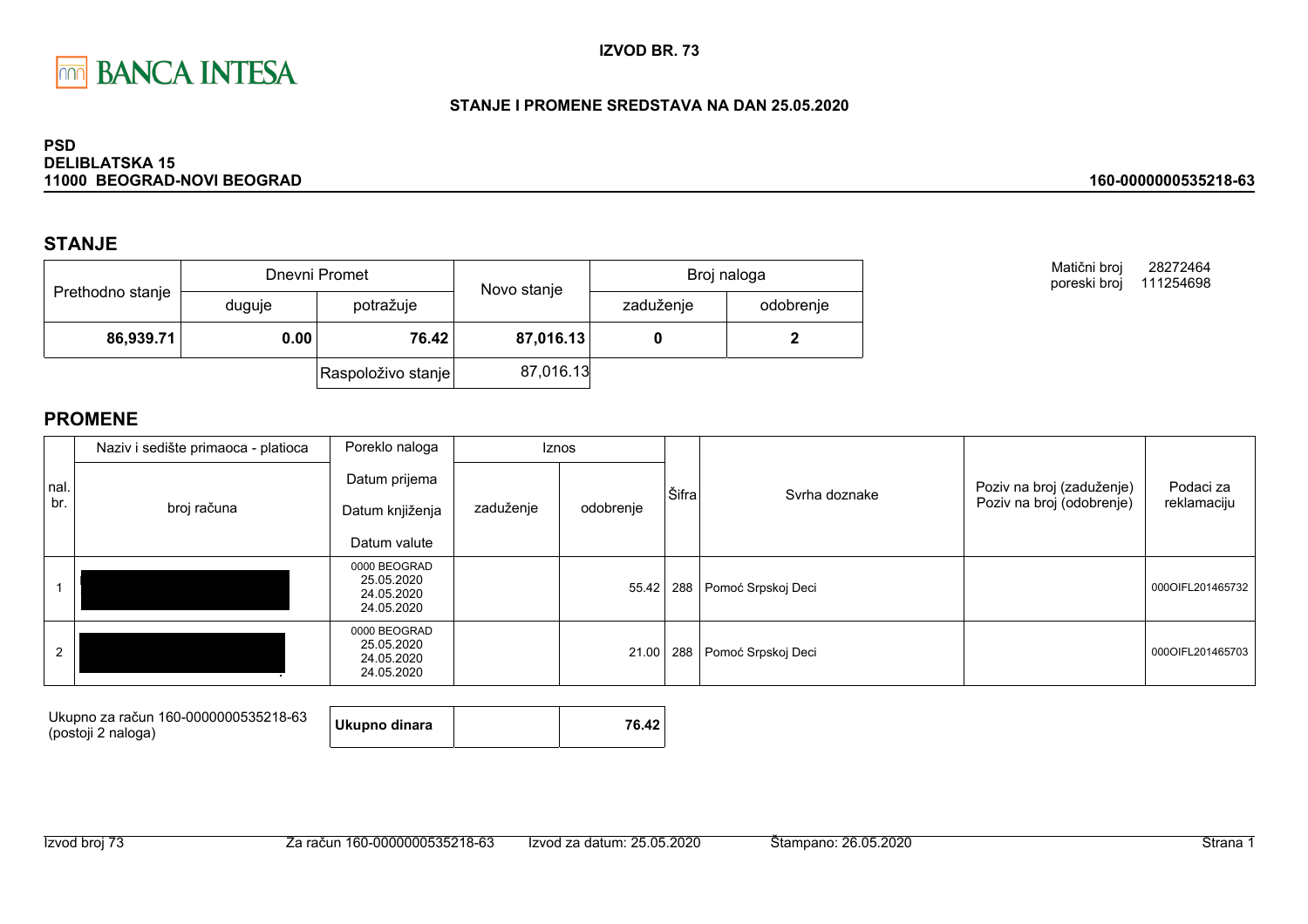

## STANJE I PROMENE SREDSTAVA NA DAN 26.05.2020

### **PSD DELIBLATSKA 15** 11000 BEOGRAD-NOVI BEOGRAD

# **STANJE**

| Prethodno stanje |        | Dnevni Promet      | Novo stanje | Broj naloga |           |  |
|------------------|--------|--------------------|-------------|-------------|-----------|--|
|                  | duguje | potražuje          |             | zaduženje   | odobrenje |  |
| 87,016.13        | 0.00   | 58,887.23          | 145,903.36  |             |           |  |
|                  |        | Raspoloživo stanje | 145,903.36  |             |           |  |

Matični broj 28272464 poreski broj 111254698

160-0000000535218-63

|             | Naziv i sedište primaoca - platioca             | Poreklo naloga                                                                 |           | <b>Iznos</b> |       |                                   |                                                        |                          |
|-------------|-------------------------------------------------|--------------------------------------------------------------------------------|-----------|--------------|-------|-----------------------------------|--------------------------------------------------------|--------------------------|
| nal.<br>br. | broj računa                                     | Datum prijema<br>Datum knjiženja<br>Datum valute                               | zaduženje | odobrenje    | Šifra | Svrha doznake                     | Poziv na broj (zaduženje)<br>Poziv na broj (odobrenje) | Podaci za<br>reklamaciju |
|             | HSM INFORMATIKA D.O.O.,<br>285-1501000000329-24 | <b>SBERBANK SRBIJA</b><br>AD BEOGRAD<br>26.05.2020<br>26.05.2020<br>26.05.2020 |           | 58,794.75    |       | 288   DONACIJE [5527201475204360] |                                                        | 000DOPR20147AV5U         |
|             |                                                 | 0000 BEOGRAD<br>26.05.2020<br>26.05.2020<br>26.05.2020                         |           | 54.98        |       | 288 Pomoć Srpskoj Deci            |                                                        | 0000IFL20147A3L0         |
| 3           |                                                 | 0000 BEOGRAD<br>26.05.2020<br>26.05.2020<br>26.05.2020                         |           | 37.50        | 288   | Pomoć Srpskoj Deci                |                                                        | 0000IFL20147A3YA         |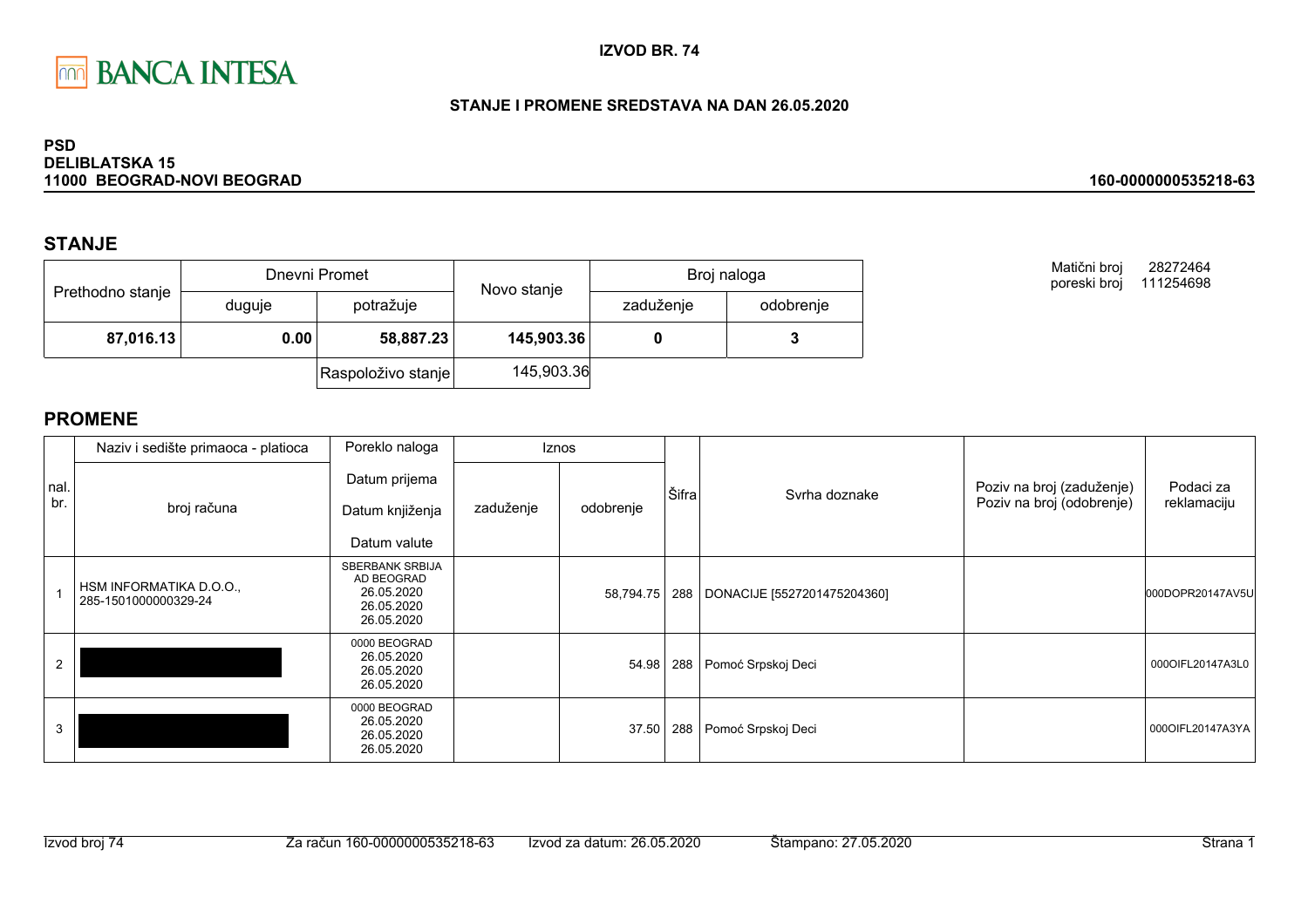| Ukupno za račun 160-0000000535218-63 |  |
|--------------------------------------|--|
| (postoji 3 naloga)                   |  |

| 58,887.23<br>Ukupno dinara |
|----------------------------|
|----------------------------|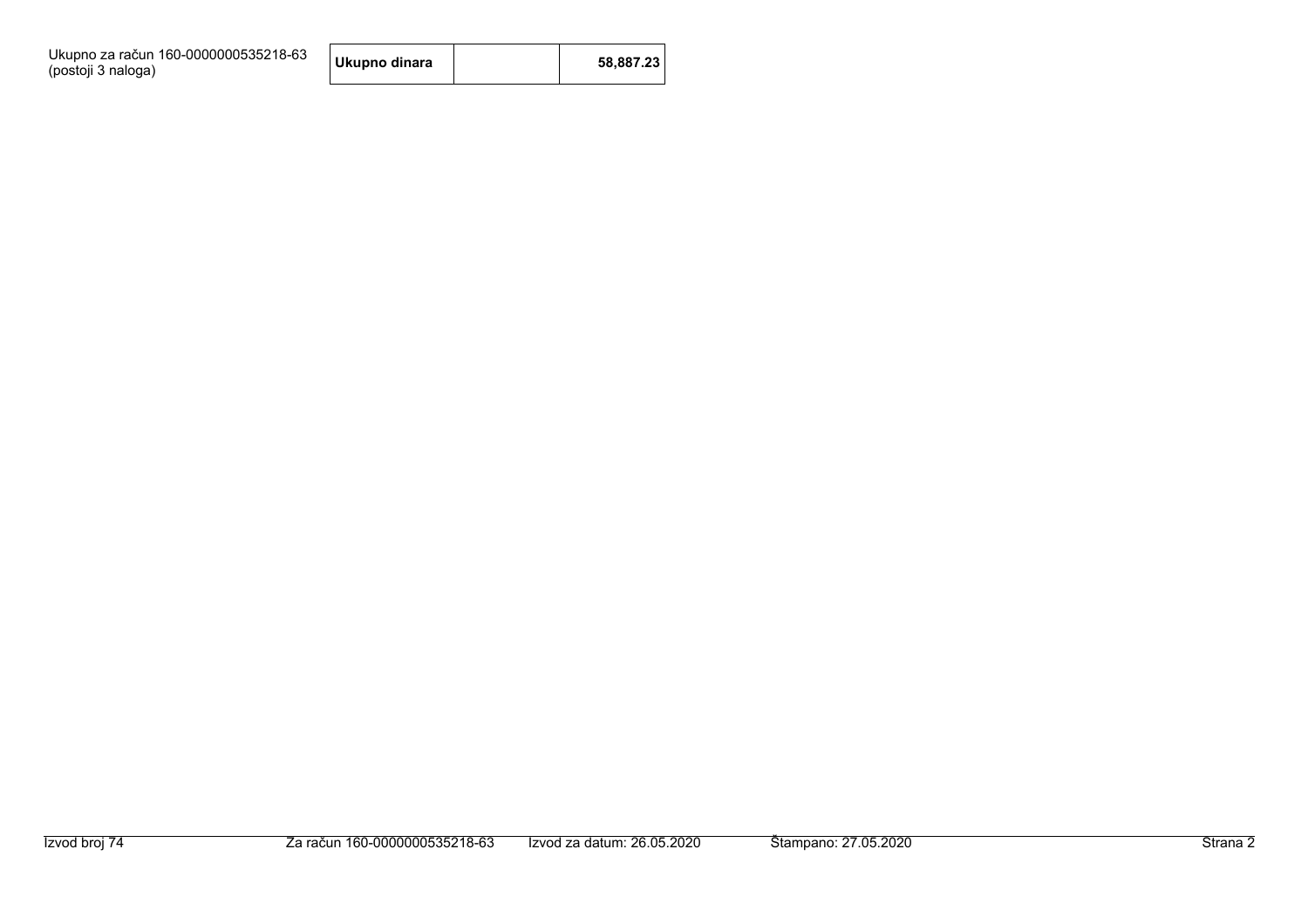

## STANJE I PROMENE SREDSTAVA NA DAN 27.05.2020

### **PSD DELIBLATSKA 15** 11000 BEOGRAD-NOVI BEOGRAD

# **STANJE**

| Prethodno stanje |        | Dnevni Promet      | Novo stanje | Broj naloga |           |  |
|------------------|--------|--------------------|-------------|-------------|-----------|--|
|                  | duguje | potražuje          |             | zaduženje   | odobrenje |  |
| 145,903.36       | 0.00   | 25,259.40          | 171,162.76  |             |           |  |
|                  |        | Raspoloživo stanje | 171,162.76  |             |           |  |

Matični broj 28272464 poreski broj 111254698

160-0000000535218-63

|             | Naziv i sedište primaoca - platioca | Poreklo naloga                                                                |           | Iznos     |       |                                 |                                                        |                          |
|-------------|-------------------------------------|-------------------------------------------------------------------------------|-----------|-----------|-------|---------------------------------|--------------------------------------------------------|--------------------------|
| nal.<br>br. | broj računa                         | Datum prijema<br>Datum knjiženja<br>Datum valute                              | zaduženje | odobrenje | Šifra | Syrha doznake                   | Poziv na broj (zaduženje)<br>Poziv na broj (odobrenje) | Podaci za<br>reklamaciju |
|             |                                     | Unicredit bank Srbija<br>ad Beograd<br>27.05.2020<br>27.05.2020<br>27.05.2020 |           | 12,000.00 |       | 288 donacija [IZVTR00293057163] |                                                        | 000DOPR20148A9OD         |
| 2           |                                     | Unicredit bank Srbija<br>ad Beograd<br>27.05.2020<br>27.05.2020<br>27.05.2020 |           | 11,759.40 |       | 288 donacija [IZVTR00293056260] |                                                        | 000DOPR20148A99P         |
| 3           |                                     | Vojvođanska banka ad<br>Novi Sad<br>27.05.2020<br>27.05.2020<br>27.05.2020    |           | 1,000.00  | 289   | Donacija [877936566943001]      |                                                        | 000DOPR20148A3DA         |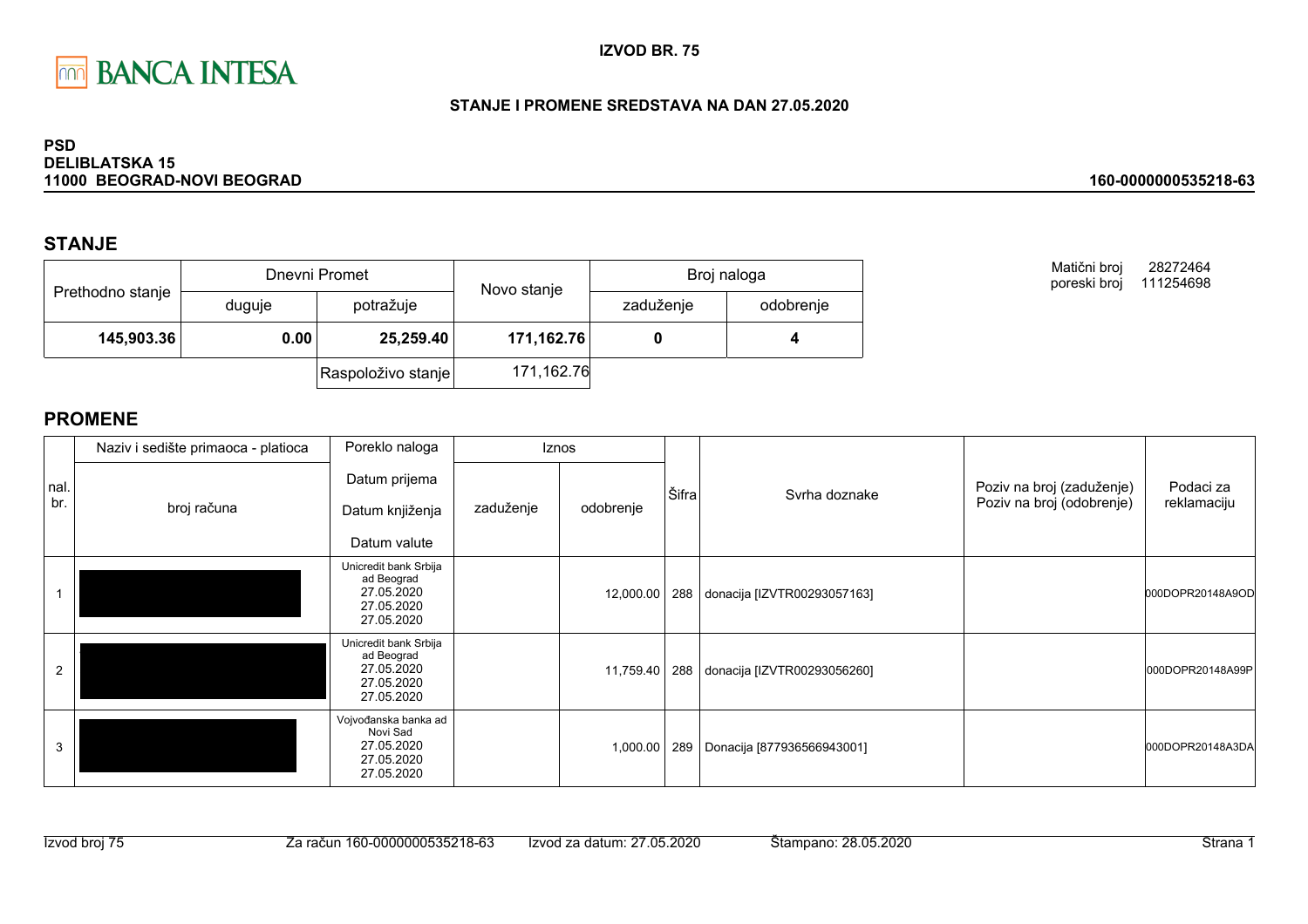|  | TTV VVTVVVVVVVVVV VV | Unicredit bank Srbija<br>ad Beograd<br>27.05.2020<br>27.05.2020<br>27.05.2020 |  | 500.00 |  | 289   Porodica Vukelja [IZVTR00292973756] |  | 000DOPR20148A31M |  |
|--|----------------------|-------------------------------------------------------------------------------|--|--------|--|-------------------------------------------|--|------------------|--|
|--|----------------------|-------------------------------------------------------------------------------|--|--------|--|-------------------------------------------|--|------------------|--|

| Ukupno za račun 160-0000000535218-63<br>(postoji 4 naloga) | Ukupno dinara |  | 25.259.40 |
|------------------------------------------------------------|---------------|--|-----------|
|------------------------------------------------------------|---------------|--|-----------|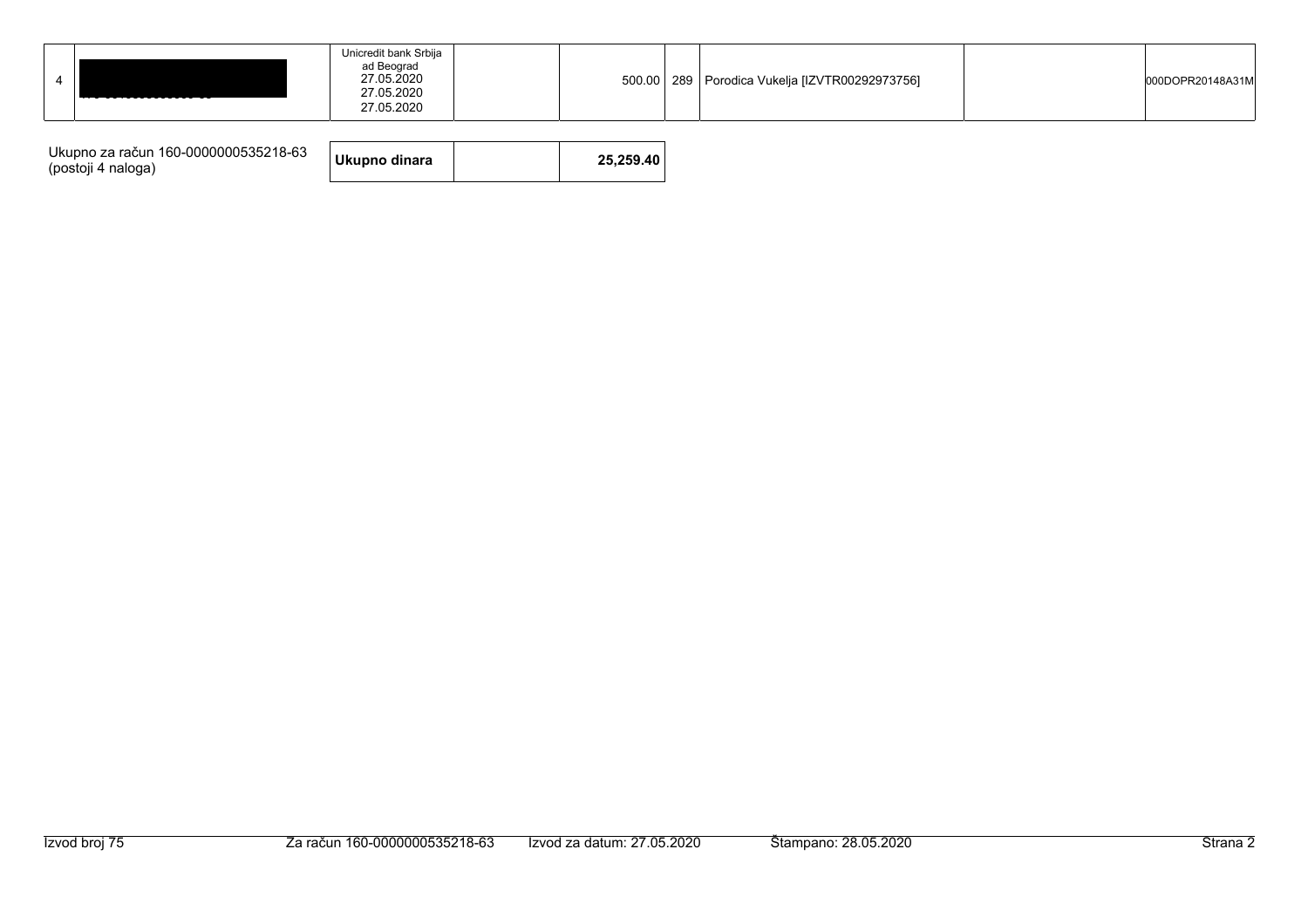

## STANJE I PROMENE SREDSTAVA NA DAN 28.05.2020

### **PSD DELIBLATSKA 15** 11000 BEOGRAD-NOVI BEOGRAD

# **STANJE**

|                  |        | Dnevni Promet          | Novo stanje | Broj naloga |  |  |
|------------------|--------|------------------------|-------------|-------------|--|--|
| Prethodno stanje | duguje | zaduženje<br>potražuje | odobrenje   |             |  |  |
| 171,162.76       | 0.00   | 89.79                  | 171,252.55  |             |  |  |
|                  |        | Raspoloživo stanje     | 171,252.55  |             |  |  |

Matični broj 28272464 poreski broj 111254698

160-0000000535218-63

|             | Naziv i sedište primaoca - platioca | Poreklo naloga                                         |           | Iznos     |       |                        |                                                        |                          |
|-------------|-------------------------------------|--------------------------------------------------------|-----------|-----------|-------|------------------------|--------------------------------------------------------|--------------------------|
| nal.<br>br. | broj računa                         | Datum prijema<br>Datum knjiženja<br>Datum valute       | zaduženje | odobrenje | Šifra | Syrha doznake          | Poziv na broj (zaduženje)<br>Poziv na broj (odobrenje) | Podaci za<br>reklamaciju |
|             |                                     | 0000 BEOGRAD<br>28.05.2020<br>28.05.2020<br>28.05.2020 |           | 89.79     |       | 288 Pomoć Srpskoj Deci |                                                        | 0000IFL20149AFWJ         |

| Ukupno za račun 160-0000000535218-63 | Ukupno dinara | 89.79 |
|--------------------------------------|---------------|-------|
| (postoji 1 naloga)                   |               |       |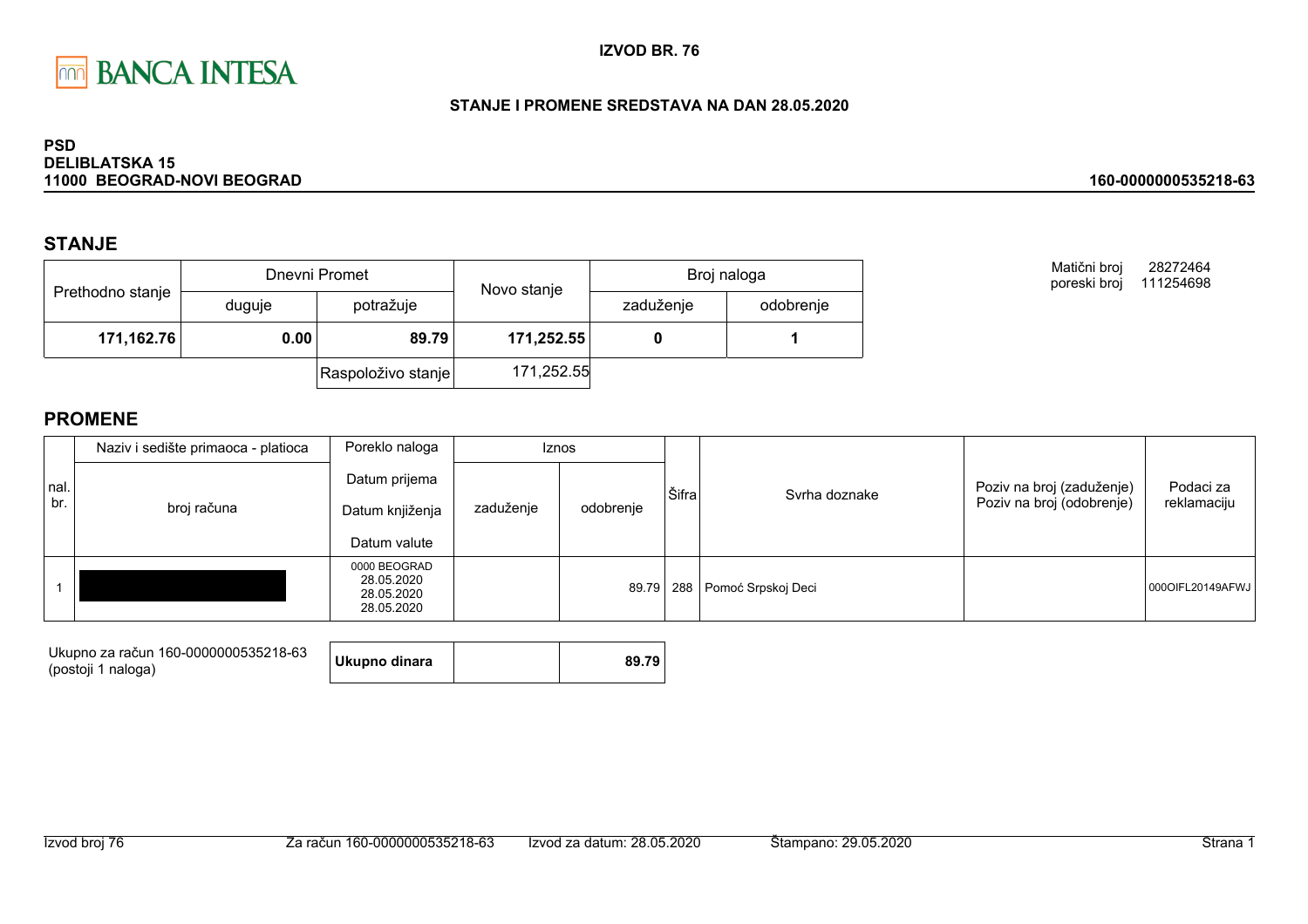

## STANJE I PROMENE SREDSTAVA NA DAN 29.05.2020

### **PSD DELIBLATSKA 15** 11000 BEOGRAD-NOVI BEOGRAD

# **STANJE**

|                  |          | Dnevni Promet      | Novo stanje | Broj naloga            |  |  |
|------------------|----------|--------------------|-------------|------------------------|--|--|
| Prethodno stanje | duguje   | potražuje          |             | zaduženje<br>odobrenje |  |  |
| 171,252.55       | 9,991.71 | 12,000.00          | 173,260.84  |                        |  |  |
|                  |          | Raspoloživo stanje | 173,260.84  |                        |  |  |

Matični broj 28272464 poreski broj 111254698

160-0000000535218-63

|              | Naziv i sedište primaoca - platioca                                   | Poreklo naloga                                                                     |           | <b>Iznos</b> |       |                                                         |                                                        |                          |
|--------------|-----------------------------------------------------------------------|------------------------------------------------------------------------------------|-----------|--------------|-------|---------------------------------------------------------|--------------------------------------------------------|--------------------------|
| Inal.<br>br. | broj računa                                                           | Datum prijema<br>Datum knjiženja<br>Datum valute                                   | zaduženje | odobrenje    | Šifra | Syrha doznake                                           | Poziv na broj (zaduženje)<br>Poziv na broj (odobrenje) | Podaci za<br>reklamaciju |
|              | DELHAIZE SERBIA d.o.o, Jurija Gagarina<br>14,<br>275-0000220023624-08 | 999905 OfficeBanking<br>29.05.2020<br>29.05.2020<br>29.05.2020                     | 9,991.71  |              | 221   | Promet robe i usluga - akcija za porodicu<br>Dundjerski | 213-280-82                                             | 955PLBE201501826         |
|              |                                                                       | 908<br>29.05.2020<br>29.05.2020<br>29.05.2020                                      |           | 11,500.00    | 189   | ZA NASU DECU [800415078569001]                          |                                                        | 000DOPR20150BTG4         |
| 3            |                                                                       | Banka Poštanska<br>štedionica ad Beograd<br>29.05.2020<br>29.05.2020<br>29.05.2020 |           | 500.00       | 189   | UPL ZA PORODICU ADAMOVIC<br>[15020997068419]            | 38205290520808401181                                   | 000DOPR20150D265         |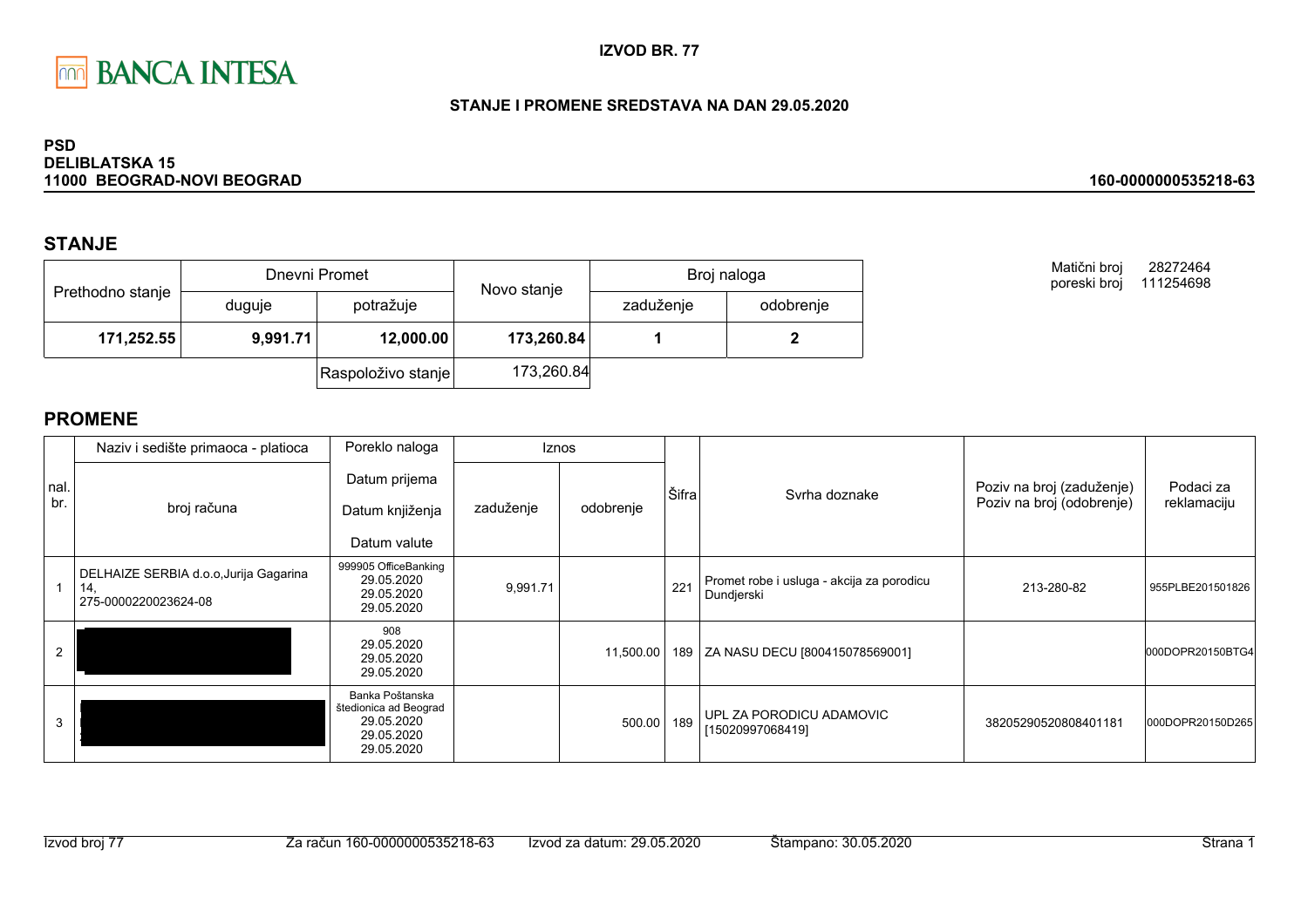Ukupno za račun 160-0000000535218-63<br>(postoji 3 naloga)

| Ukupno dinara | 9,991.71 | 12,000.00 |
|---------------|----------|-----------|
|---------------|----------|-----------|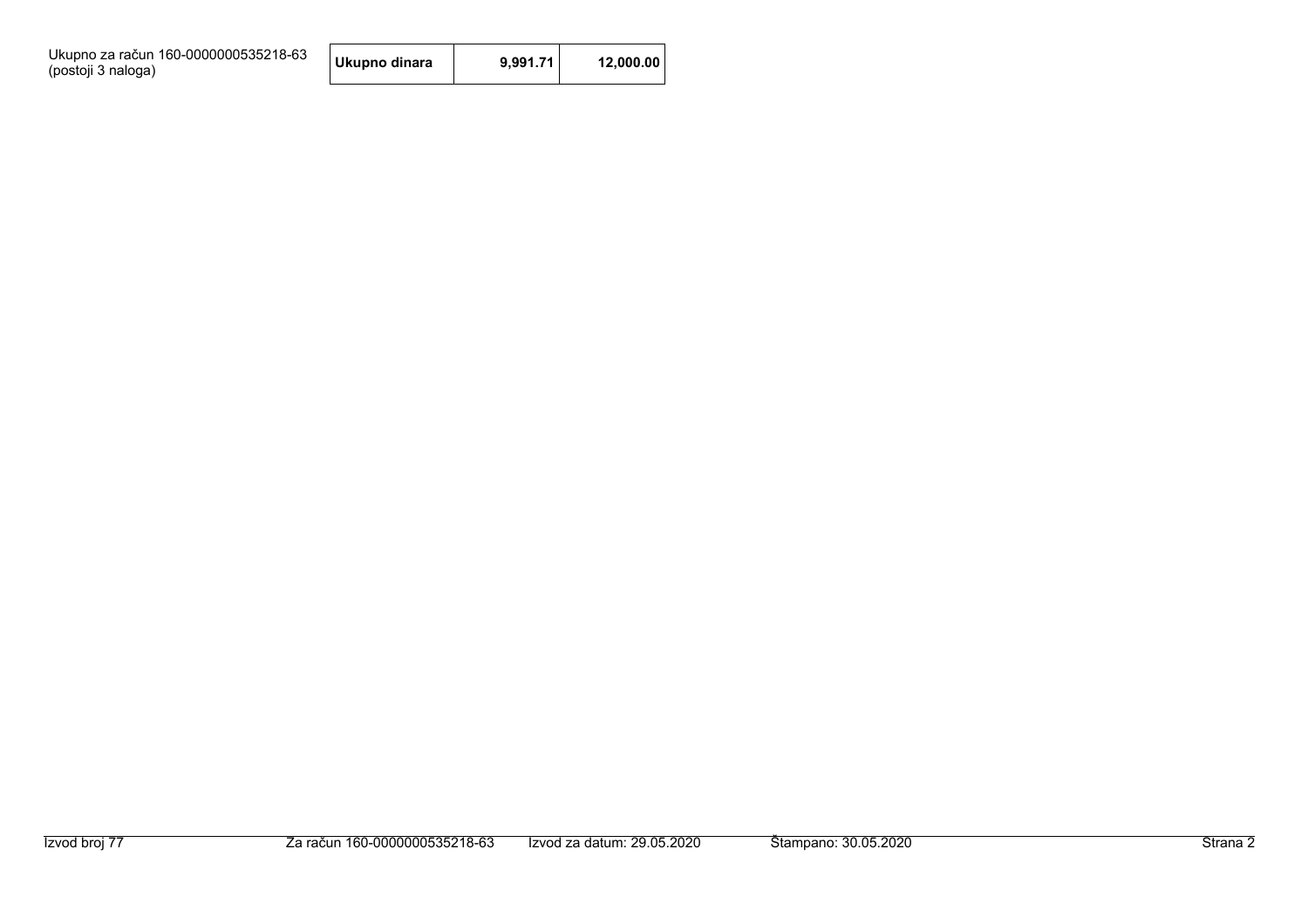

## STANJE I PROMENE SREDSTAVA NA DAN 30.05.2020

### **PSD DELIBLATSKA 15** 11000 BEOGRAD-NOVI BEOGRAD

# **STANJE**

|                  |        | Dnevni Promet      | Novo stanje | Broj naloga |           |  |
|------------------|--------|--------------------|-------------|-------------|-----------|--|
| Prethodno stanje | duguje | potražuje          |             | zaduženje   | odobrenje |  |
| 173,260.84       | 560.00 | 0.00               | 172,700.84  |             | 0         |  |
|                  |        | Raspoloživo stanje | 172,700.84  |             |           |  |

|                                                | Matični broj | 28272464<br>poreski broj 111254698 |        |
|------------------------------------------------|--------------|------------------------------------|--------|
| Obračun provizije za usluge platnog prometa    |              |                                    |        |
| Period                                         |              | 2020.05.21-2020.05.30              |        |
| Ukupna provizija                               |              |                                    | 460.00 |
| Bezgotovinski nalozi                           |              |                                    | 55.00  |
| Uplate / Isplate                               |              |                                    |        |
| Prov. za vođenje rač.                          |              |                                    | 405.00 |
| OsloboÄ'eno poreza po Ä?lanu 25. Zakona o PDV. |              |                                    |        |

160-0000000535218-63

|             | Naziv i sedište primaoca - platioca                                                  | Poreklo naloga                                                                          |           | <b>Iznos</b> |       |                                                                                             |                                                        |                          |
|-------------|--------------------------------------------------------------------------------------|-----------------------------------------------------------------------------------------|-----------|--------------|-------|---------------------------------------------------------------------------------------------|--------------------------------------------------------|--------------------------|
| nal.<br>br. | broj računa                                                                          | Datum prijema<br>Datum knjiženja<br>Datum valute                                        | zaduženje | odobrenje    | Šifra | Syrha doznake                                                                               | Poziv na broj (zaduženje)<br>Poziv na broj (odobrenje) | Podaci za<br>reklamaciju |
|             | Banca Intesa AD Beograd, Milentija<br>Popovića 7b, Beograd<br>160-0000000090824-77   | 005108 Novi Beograd,<br>Milentija Popovića 7b<br>30.05.2020<br>30.05.2020<br>30.05.2020 | 405.00    |              | 221   | Naknada za mesečno održavanje računa                                                        | 160000000053521863                                     | 108MEPLRSDL00001         |
|             | Banca Intesa a.d. Beograd, Milentija<br>Popovica 7b, Beograd<br>160-0000000000026-95 | 0000 BEOGRAD<br>30.05.2020<br>30.05.2020<br>30.05.2020                                  | 100.00    |              | 221   | Korišćenje in-house softverskog rešenja<br>(maj, 2020)                                      |                                                        | 000PLPI20151ADKB         |
|             | Banca Intesa AD Beograd, Milentija<br>Popovića 7b, Beograd<br>160-0000000090824-77   | 005108 Novi Beograd,<br>Milentija Popovića 7b<br>30.05.2020<br>30.05.2020<br>30.05.2020 | 55.00     |              | 221   | OBRAČUN TARIFE NA USLUGE PLATNOG<br>PROMETA ZA PERIOD: OD - 21-may-2020<br>DO - 30-may-2020 | 160000000053521863                                     | 108PLTR201510998         |